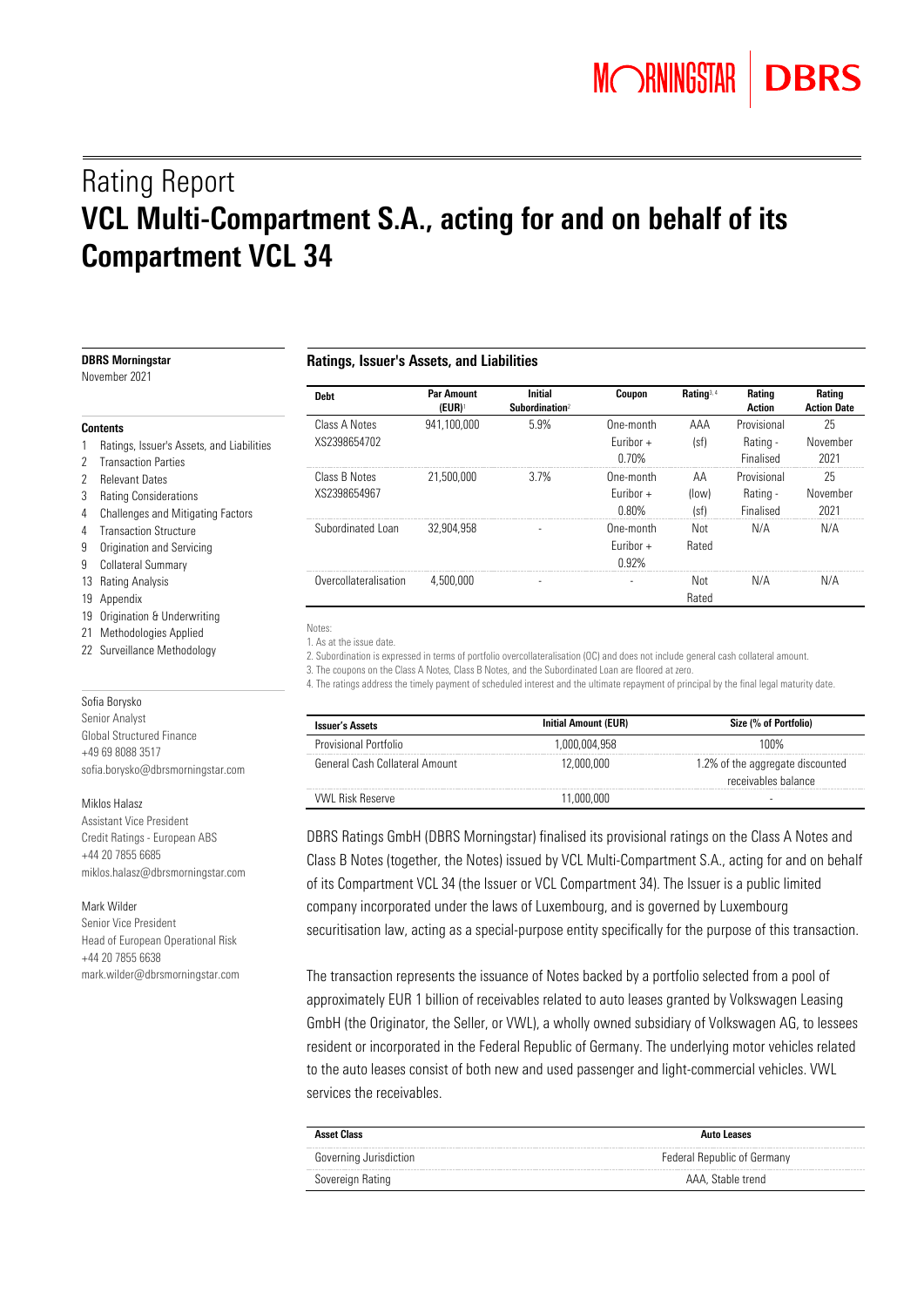#### Portfolio Summary (as at 31 October 2021)

| <b>Total Discounted Balance (EUR)</b>         | 1.000.004.958 |
|-----------------------------------------------|---------------|
| Number of Contracts (units)                   | 121.189       |
| Of which Retail (units)                       | 104.162       |
| Of which Corporate (unit)                     | 17 027        |
| Number of New Vehicles (units)                | 108 232       |
| Number of Used/Demonstration Vehicles (units) | 12.957        |
| Average Outstanding Discounted Balance (EUR)  | 8 252         |
| Weighted-Average Original Term (Months)       |               |
| Weighted-Average Remaining Term (Months)      |               |

#### Transaction Parties

| <b>Roles</b>                                                                                                                      | Counterparty                                                                      | Rating <sup>1</sup> |
|-----------------------------------------------------------------------------------------------------------------------------------|-----------------------------------------------------------------------------------|---------------------|
| Issuer                                                                                                                            | VCL Multi-Compartment S.A., acting for and on behalf of<br>its Compartment VCL 34 | N/A                 |
| Originator/Seller/Servicer                                                                                                        | Volkswagen Leasing GmbH                                                           | Private Rating      |
| Cash Collateral Account<br>Bank/Distribution Account Bank/Cash<br>Administrator/Counterparty<br>Downgrade Collateral Account Bank | The Bank of New York Mellon, Frankfurt Branch                                     | Private Rating      |
| Swap Counterparty                                                                                                                 | DZ BANK AG Deutsche Zentral-Genossenschaftsbank,<br>Frankfurt am Main             | AA (low)            |
| Paying Agent/Calculation<br>Agent/Interest Determination<br>Agent/Custodian                                                       | The Bank of New York Mellon, London Branch                                        | Private Rating      |
| Corporate Services Provider                                                                                                       | Circumference FS (Luxembourg) S.A.                                                | N/A                 |
| <b>Security Trustee</b>                                                                                                           | Intertrust Trustees GmbH                                                          | N/A                 |
| Subordinated Lender                                                                                                               | Volkswagen Financial Services AG                                                  | Private Rating      |
| Data Protection Trustee                                                                                                           | Data Custody Agent Services B.V.                                                  | N/A                 |

1. Ratings refer to Long-Term Issuer Ratings or Long-Term Senior Unsecured Debt Ratings unless otherwise specified.

#### Relevant Dates

| Term                         | <b>Description</b>                                                                             |
|------------------------------|------------------------------------------------------------------------------------------------|
| <b>Closing Date</b>          | 25 November 2021                                                                               |
| Final Portfolio Cut-Off Date | 31 October 2021                                                                                |
| Payment Date                 | 21st of each month                                                                             |
| First Payment Date           | 21 December 2021                                                                               |
| <b>Monthly Period</b>        | Each calendar month immediately prior to the relevant payment date                             |
| Interest Period              | The period from and including a payment date up to but excluding the following payment<br>date |
| Legal Maturity Date          | 21 September 2027                                                                              |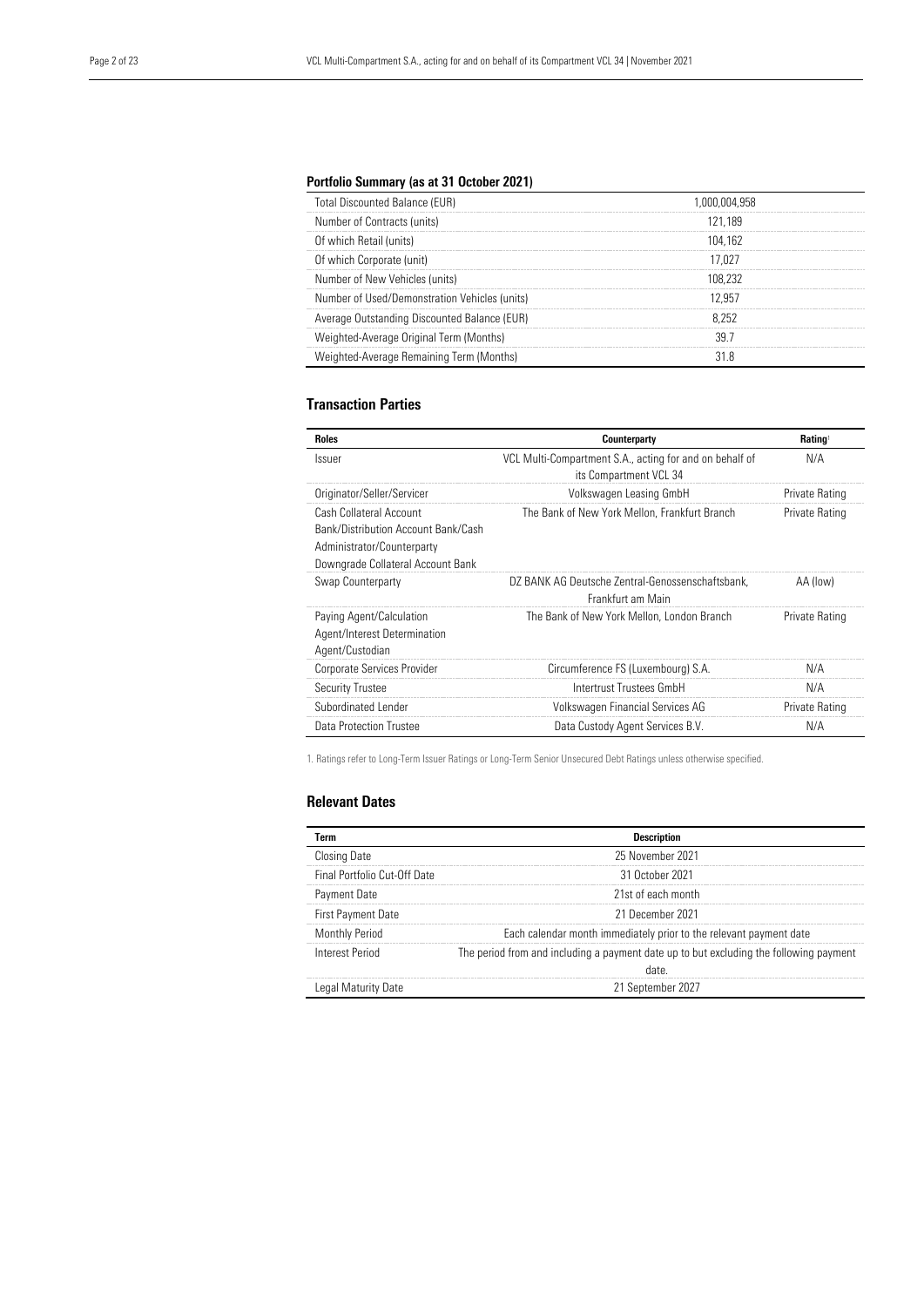#### Rating Considerations

Notable Features

- The transaction represents the securitisation of automotive lease contracts; however, the residual value component of the lease contracts is not securitised in this transaction.
- The transaction is static and the Notes will amortise from the initial payment date. There is no revolving period.
- All underlying contracts are fixed rate while floating-rate notes have been issued. Interest rate risk is mitigated through interest rate swaps with DZ BANK AG Deutsche Zentral-Genossenschaftsbank, Frankfurt am Main.
- The discount rate applied to the gross receivables balance to calculate the purchase price is fixed at 5.7%. This considers the transaction's liability costs plus a buffer of 4.3%. Prior to the occurrence of an insolvency event, the buffer release amount is payable directly to VWL. There is no excess spread available to support the payment of interest or principal on the Notes.
- The transaction has a mixed sequential/pro rata amortisation structure. Initially, all collections arising from the lease receivables will pay down the Class A Notes (in accordance with the relevant priority of payments). Once the Class A overcollateralisation (OC) percentage reaches 12.25%, the Class B Notes begin to amortise. Once the Class B OC percentage reaches 7.50%, collections to the Class A and Class B principal are allocated on a pro rata basis until specified triggers are breached.
- Approximately 99.6% of the receivables relate to vehicles manufactured by companies of the Volkswagen group. Volkswagen-branded passenger vehicles relate to 35.7% of the outstanding discounted balance (or, combined with Volkswagen-branded light commercial vehicles, 46.5%). The second-largest brand concentration relates to Audi-branded vehicles (30.4%).
- Approximately 45.0% of the receivables relate to vehicles equipped with a diesel engine. A further 25.0% of the receivables relate to vehicles with alternative, hybrid, or electric powertrains.

#### **Strengths**

- The cash collateral account includes a liquidity reserve that is made available to the priority of payments to cover the payment of senior expenses, swap payments, and interest on the Notes prior to being restored to a target amount initially set at 1.2% of the aggregate discounted receivables balance, floored at the lower of (1) EUR 10 million and (2) the aggregate outstanding principal balance of the Class A Notes and Class B Notes at the end of the monthly period.
- VWL is a well-established captive finance servicer in Germany. VCL Compartment 34's portfolio characteristics (such as portfolio mix) are comparable with earlier transactions rated by DBRS Morningstar, which, over time, have demonstrated stable performance.
- DBRS Morningstar was provided with detailed monthly vintage information covering the past 10 years of cumulative net loss performance. Based on this information, it was possible for DBRS Morningstar to derive its expected probability of default (PD) and loss given default (LGD) assumptions. The static data showed stable and low credit loss performance trends. DBRS Morningstar supplemented the information received with relevant historical data from prior transactions.
- Although the purchased lease receivables include residual value risk, the residual value component of the receivables is not included in this transaction: therefore, the Issuer is not directly exposed to residual value risk.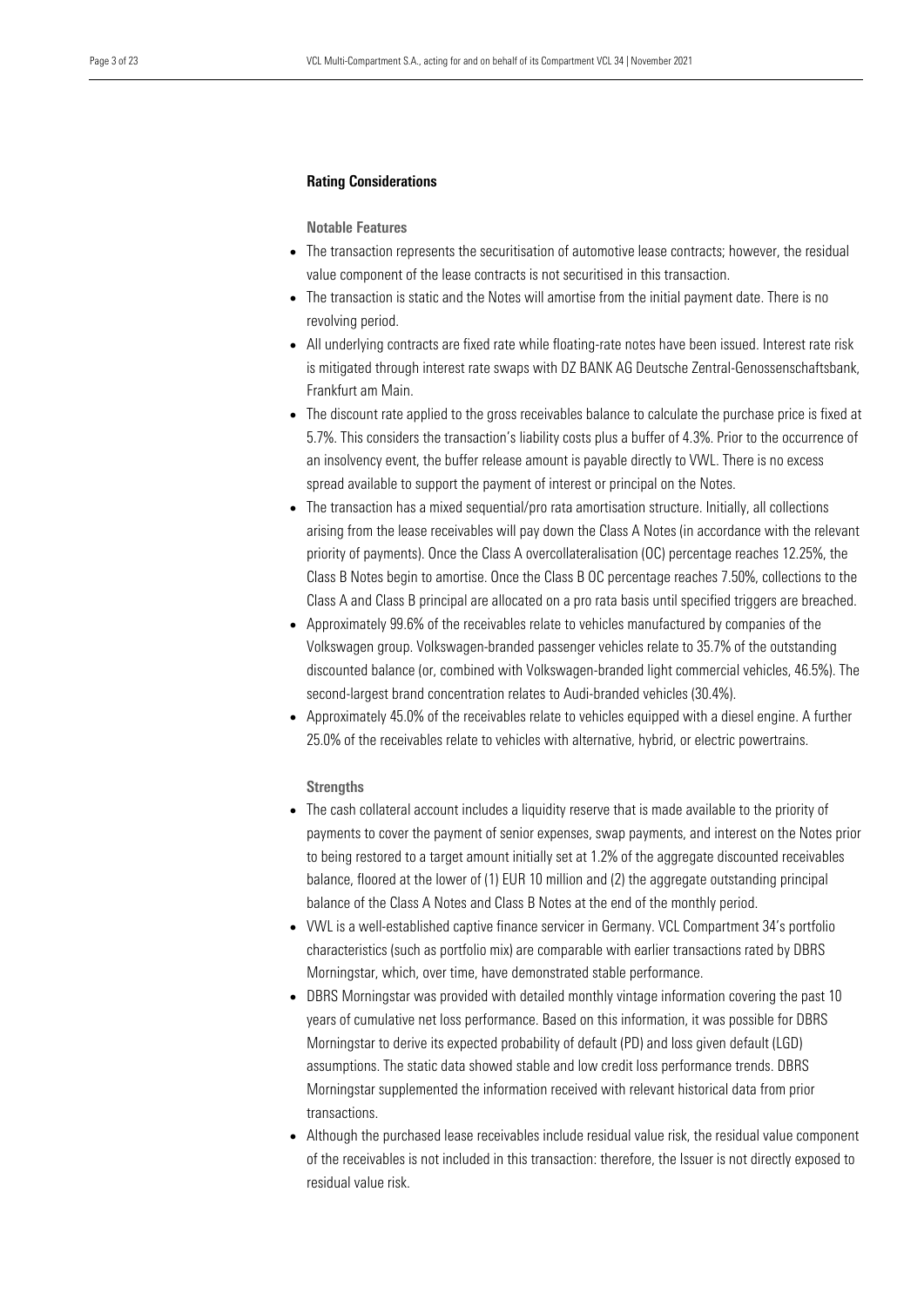- VWL is a subsidiary of Volkswagen Financial Services AG (VWFS), which is Volkswagen AG's (VW) captive finance company. DBRS Morningstar assigned an issuer rating of A (low) with a Stable trend to VW.
- Approximately 99.1% of the obligors make their monthly lease instalment via direct debit.
- The majority of the underlying vehicles (91.8%) were first registered in 2020 and 2021. Vehicles first registered in or prior to 2018 comprise of 0.3% of the aggregate discounted receivables balance.

#### Challenges and Mitigating Factors

• Despite the lease receivables being transferred at a discount rate of 5.7%, any excess is returned to VWL through the buffer release amount as described in the transaction waterfall (subject to VWL not being insolvent).

*Mitigant*: The buffer release rate mechanism has been considered by DBRS Morningstar when modelling the transaction.

• The servicer collects payments on its own accounts and, thus, collections may be commingled within the servicer's estate in case of insolvency.

*Mitigant*: Following specified rating trigger downgrades related to VW, VWL is obliged to post monthly collateral for the respective monthly period, or transfer the collections on the following business day to the issuer's account. DBRS Morningstar has considered a commingling loss commensurate with the provisional ratings assigned to the Class A Notes and Class B Notes, the triggers linked to the monthly remittance condition, the expected distribution of monthly collections, and the amortisation profile of the portfolio.

- Because of the mixed sequential/pro rata structure of the transaction, there may be circumstances when the Class B Notes are amortising while the Class A Notes are still outstanding. *Mitigant*: DBRS Morningstar has modelled back-loaded scenarios to factor in this effect within its cash flow analysis.
- The credit performance of the portfolio may be negatively affected by the Coronavirus Disease (COVID-19) pandemic. Approximately 84.1% of the receivables relate to leases classified as retail customers. Approximately 23.3% of the leases have been granted to private individuals, with the remaining 76.7% being commercial leases. Some underlying corporate customers may operate in certain sectors that may be more susceptible to the impacts of the pandemic.

*Mitigant*: DBRS Morningstar considered the comparatively high granularity of the portfolio; the top obligor represents 0.2% of the pool and the top 20 obligors account for 1.1%.

| <b>Transaction Summary</b>    |                                                                                                                                                                                                                                                                                                                                                                                                                                   |
|-------------------------------|-----------------------------------------------------------------------------------------------------------------------------------------------------------------------------------------------------------------------------------------------------------------------------------------------------------------------------------------------------------------------------------------------------------------------------------|
| Currency                      | Issuer's assets and liabilities are denominated in euros (EUR).                                                                                                                                                                                                                                                                                                                                                                   |
| <b>Relevant Jurisdictions</b> | Lease contracts and associated receivables are governed by the laws of the Federal<br>Republic of Germany. Each transaction document is governed by the laws of the Federal<br>Republic of Germany.<br>The Issuer is incorporated under the laws of the Grand Duchy of Luxembourg.                                                                                                                                                |
| Interest Rate Hedging         | Interest rate swaps in place at closing.<br>Issuer pays: 0.380% and 0.525%, respectively, under the Class A Notes and Class B Notes<br>swaps<br>Issuer receives: in relation to the Class A Notes swap: the sum of Euribor plus 0.70% per<br>annum, in relation to the Class B Notes swap: Euribor plus 0.80% per annum.<br>Notional: the aggregate principal amount of the Class A Notes and the Class B Notes,<br>respectively. |

#### Transaction Structure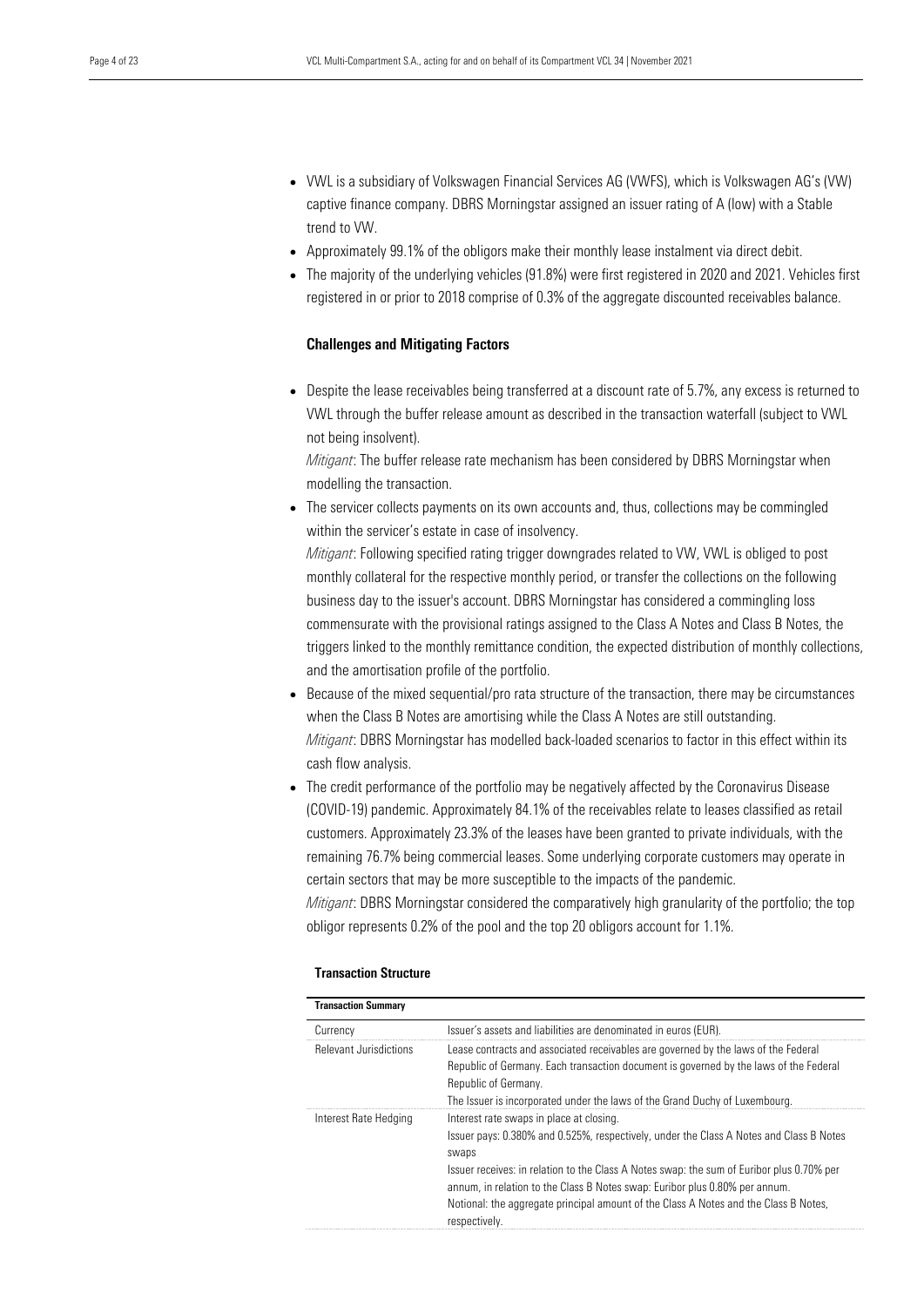|                    | Floor: zero          |                                                                                                                                                                                                                                   |  |
|--------------------|----------------------|-----------------------------------------------------------------------------------------------------------------------------------------------------------------------------------------------------------------------------------|--|
| Basis Risk Hedging | N/A                  |                                                                                                                                                                                                                                   |  |
| General Reserve    |                      | The liquidity reserve component of the cash collateral account provides liquidity support to<br>the Class A Notes and Class B Notes. The reserve can be used to cover senior expenses,<br>swap payments, and interest shortfalls, |  |
|                    | Initial Amount       | EUR 12,000,000, corresponding to 1.2% of the aggregate discounted<br>receivables balance.                                                                                                                                         |  |
|                    | <b>Target Amount</b> | 1.2% of the aggregate discounted receivables balance.                                                                                                                                                                             |  |
|                    | Floor                | The lesser of:<br>- EUR 10.000.000: and<br>- the aggregate outstanding principal balance of the Class A Notes<br>and Class B Notes at the end of the monthly period.                                                              |  |
|                    | Amortisation         | Yes                                                                                                                                                                                                                               |  |

#### The transaction structure is summarised below:



Source: Transaction Documents and DBRS Morningstar.

#### Counterparty Assessment

#### *Account Bank*

The Bank of New York Mellon (BNYM) has been appointed as the Issuer's account bank for the transaction. DBRS Morningstar privately rates BNYM and has concluded that it meets DBRS Morningstar's minimum criteria to act in such capacity and the transaction contains downgrade provisions relating to the account bank consistent with DBRS Morningstar criteria.

#### *Hedging Counterparty*

DZ Bank AG Deutsche Zentral-Genossenschaftsbank, Frankfurt am Main has been appointed as the swap counterparty for the transaction. DBRS Morningstar understands the swap counterparty is meets DBRS Morningstar's minimum criteria to act in such capacity. The hedging documents contain downgrade provisions consistent with DBRS Morningstar criteria.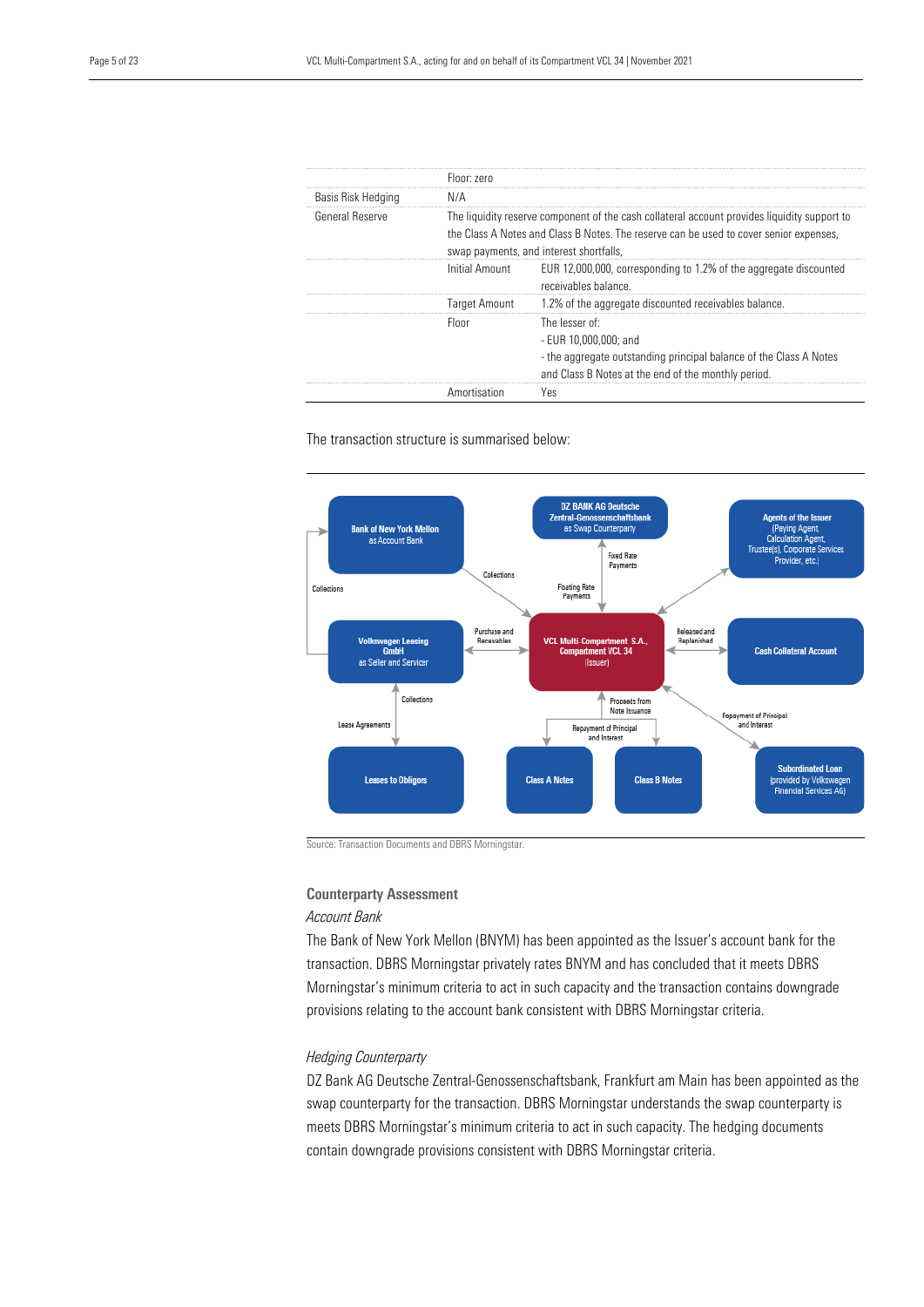#### *Set-Off Risk*

VWL does not take customer deposits, and the Seller warrants and guarantees, inter alia, that the lessees have no set-off claims. Affiliates of VW, Familie Porsche Stuttgart, and Familie Piech Salzburg Gruppe are also specifically excluded. The Seller is required to repurchase leases where the representations and warranties have been breached.

Although VWL offers a range of maintenance and other services, as well as certain insurance products to lessees, any payments related to such services and VAT thereon form part of the excluded amounts and are not capitalised in the transaction.

#### *Commingling Risk*

The servicer is permitted to commingle collections with its own funds and is required to transfer these monies to the Issuer's account on each payment date, subject to the monthly remittance condition being satisfied. The monthly remittance condition is no longer satisfied if VW's rating falls below BBB (high).

Upon breach of the trigger, VWL will be required to either:

- Transfer to the Issuer the monthly collateral, comprising of the expected following monthly payments, including prepayments estimated to be 5% falling due and payable, or;
- If the monthly collateral is not paid to the Issuer, the collections must be transferred to the Issuer within one business day from receipt thereof.

DBRS Morningstar has analysed this structure in line with its legal criteria and concluded that the current ratings are commensurate with the resulting commingling risk exposure, taking into account that VWL as the servicer is allowed to commingle up to nearly two months of collections, and considering the credit strength of Volkswagen and its subsidiaries.

#### *Servicing of the Portfolio and Collections*

VWL has been appointed to service the purchased lease receivables in accordance with the servicing agreement agreed between itself and the Issuer.

The servicer has been appointed by the Issuer to collect payments from lessees and other proceeds related to the receivables (the collections). These include all payments received from customers by the servicer in respect of the purchased receivables, including (1) interest collections, (2) principal collections, (3) insurance proceeds, (4) vehicle sale proceeds, and (5) recoveries.

Amounts available for the priority of payments include:

- Collections;
- The Issuer's portion of proceeds from the realisation of leased vehicles;
- Payments from the cash collateral account;
- Net swap receipts;
- Investment earnings on the distribution account;
- Repurchase price received from VWL, if any;
- The buffer release amount.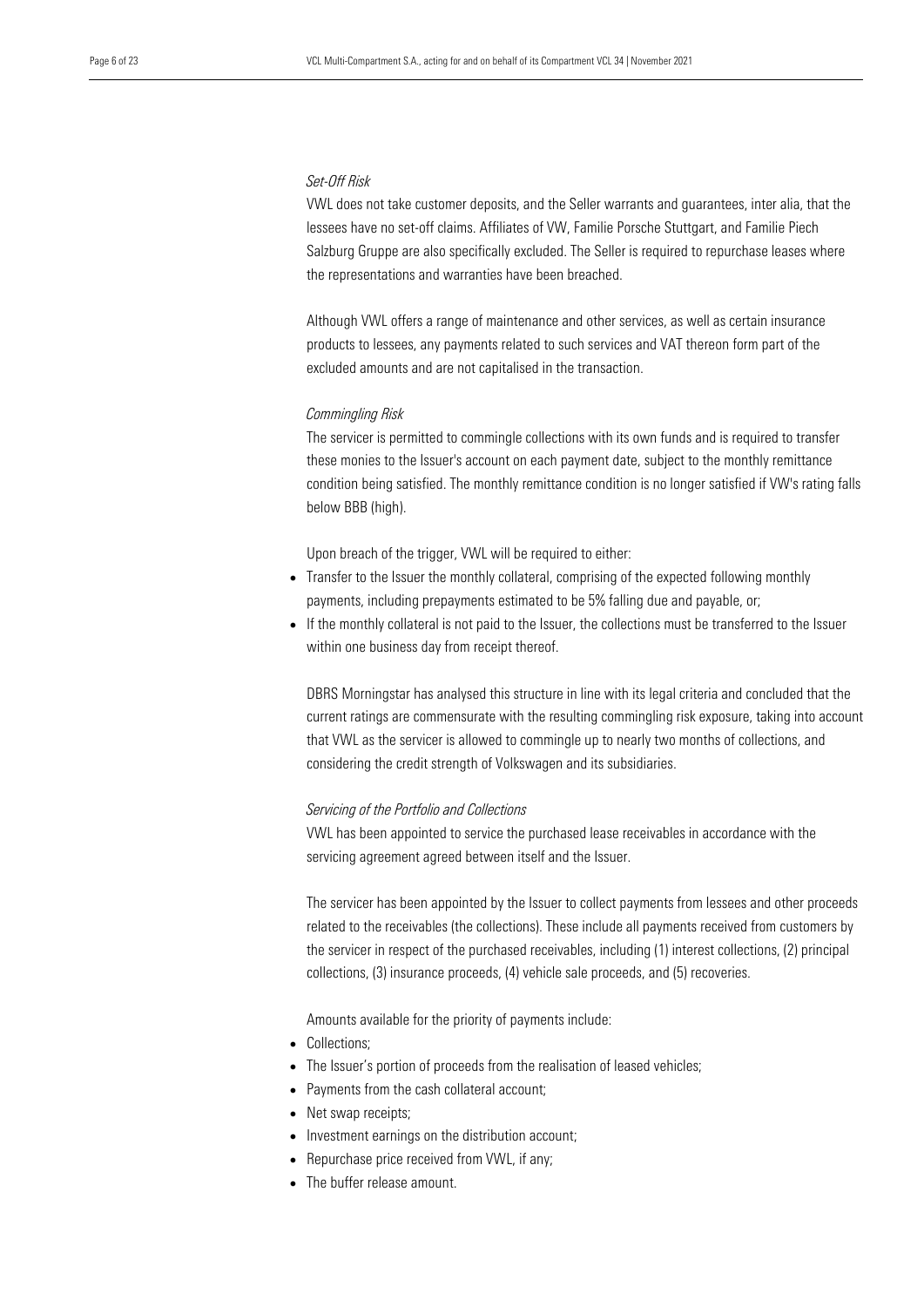Prior to the occurrence of an insolvency event related to VWL, the buffer release amount is deducted from the available distribution amount and is paid directly to VWL.

The available distribution amount must be disbursed by the Issuer, as per the terms of the transaction documents, on the relevant payment dates. Available collections processed on a given payment date are payments related to a specific monthly period ended prior to the payment date (the collection period) and amounts collected, but referred to the following collection period should only be processed on the relevant payment date.

#### Priority of Payments

Prior to a foreclosure event affecting the Issuer, the Issuer applies all available funds in accordance with the order of priority, as summarised below:

- 1. Taxes and expenses;
- 2. Senior servicer fee;
- 3. Payments of other senior fees;
- 4. Net swap payments to the hedging counterparties (except termination payments to a defaulting swap counterparty);
- 5. Interest on the Class A Notes;
- 6. Interest on the Class B Notes;
- 7. Replenishment of the reserve up to its specified cash collateral account balance;
- 8. On the occurrence of the German trade tax increase event, related payment into the cash collateral account;
- 9. Principal on the outstanding balance of the Class A Notes, up to the Class A targeted note balance;
- 10. Principal on the outstanding balance of the Class B Notes, up to the Class B targeted note balance;
- 11. Payments to the swap counterparty under the swap agreement (to the extent not paid under item 4 above);
- 12. Accrued and unpaid interest on the subordinated loan;
- 13. Principal payments on the subordinated loan (until reduced to zero); and
- 14. Remaining excess to VWL.

#### Principal Redemption Amounts and Excess Spread

The Class A principal payment amount is calculated as the amount required to reduce the Class A Notes outstanding to the relevant target OC level, provided that a Level 2 Credit Enhancement Increase Condition has not occurred. Otherwise, this is equal to the outstanding amount of the Class A Notes.

The Class B principal payment amount is calculated as the amount required to reduce the Class B Notes outstanding to the relevant target OC level, provided that a Level 2 Credit Enhancement Increase Condition has not occurred. Otherwise, this is equal to the outstanding amount of the Class B Notes.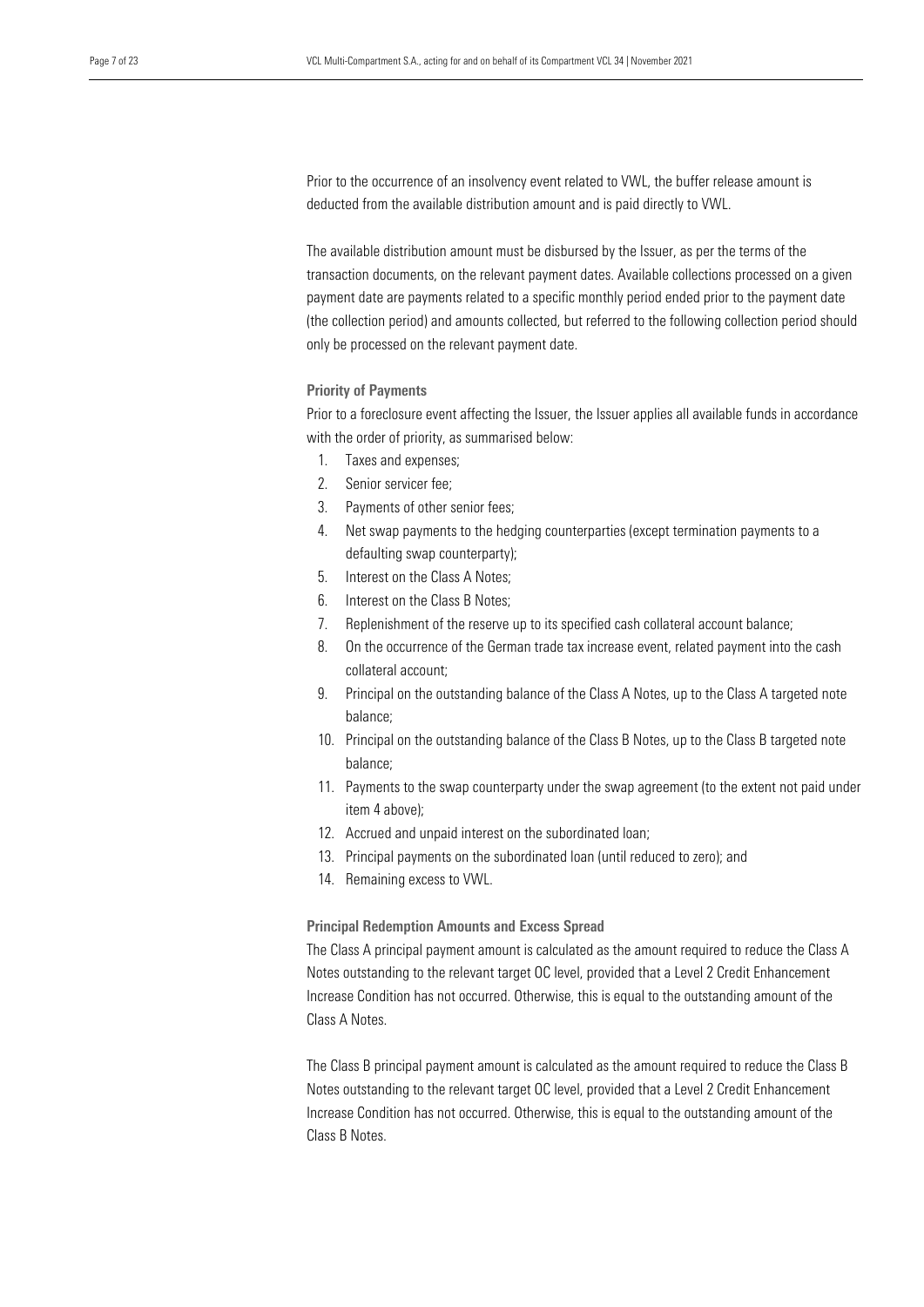The repayment of the notes is determined by each class' respective target OC level, as laid out in the table below:

| Target OC | <b>Prior to a Level 1 Credit</b><br><b>Enhancement Increase Event</b> | <b>Following a Level 1 Credit</b><br><b>Enhancement Increase Event</b> | <b>Following a Level 2 Credit</b><br><b>Enhancement Increase Event</b> |
|-----------|-----------------------------------------------------------------------|------------------------------------------------------------------------|------------------------------------------------------------------------|
| Class A   | l2 25%                                                                | 14 00%                                                                 | 100%                                                                   |
| Class B   | ' 50% '                                                               | 8 25%                                                                  | 100%                                                                   |

A level 1 credit enhancement increase condition is in effect if the cumulative net loss ratio:

- Exceeds 0.5% on any payment date up to and including February 2023, or;
- Exceeds 1.15% on any payment date after (and excluding) February 2023 up to (and including) November 2023.

A level 2 credit enhancement increase condition is in effect if the cumulative net loss ratio exceeds 1.6% for any payment date.

#### *Foreclosure Event*

The Issuer will switch to a post-enforcement priority of payments in the case that:

- With respect to the Issuer an insolvency event occurs; or
- The Issuer defaults in the payment of any interest on the most senior class of notes when the same becomes due and payable, and such default continues for a period of five business days; or
- The Issuer defaults in the payment of principal of any note on the legal maturity date.

The available distribution amount will then be allocated as per below order of priority:

- 1. Senior issuer's fees and expenses;
- 2. Net swap payments, including any termination payment payable to the swap counterparty except when the swap counterparty is the defaulting party;
- 3. Interest on the Class A Notes;
- 4. Class A Notes principal until repaid in full;
- 5. Interest on the Class B Notes;
- 6. Class B Notes principal until repaid in full; and
- 7. Junior items.

As the accelerated priority of payments is applicable in case of Issuer's insolvency, it is not usually relevant in any rating scenario.

#### *Optional Redemption*

The Seller has the option to repurchase all of the outstanding assigned receivables on any payment date when the aggregate discounted principal amount outstanding of all receivables is less than 10% of the initial aggregate discounted principal balance.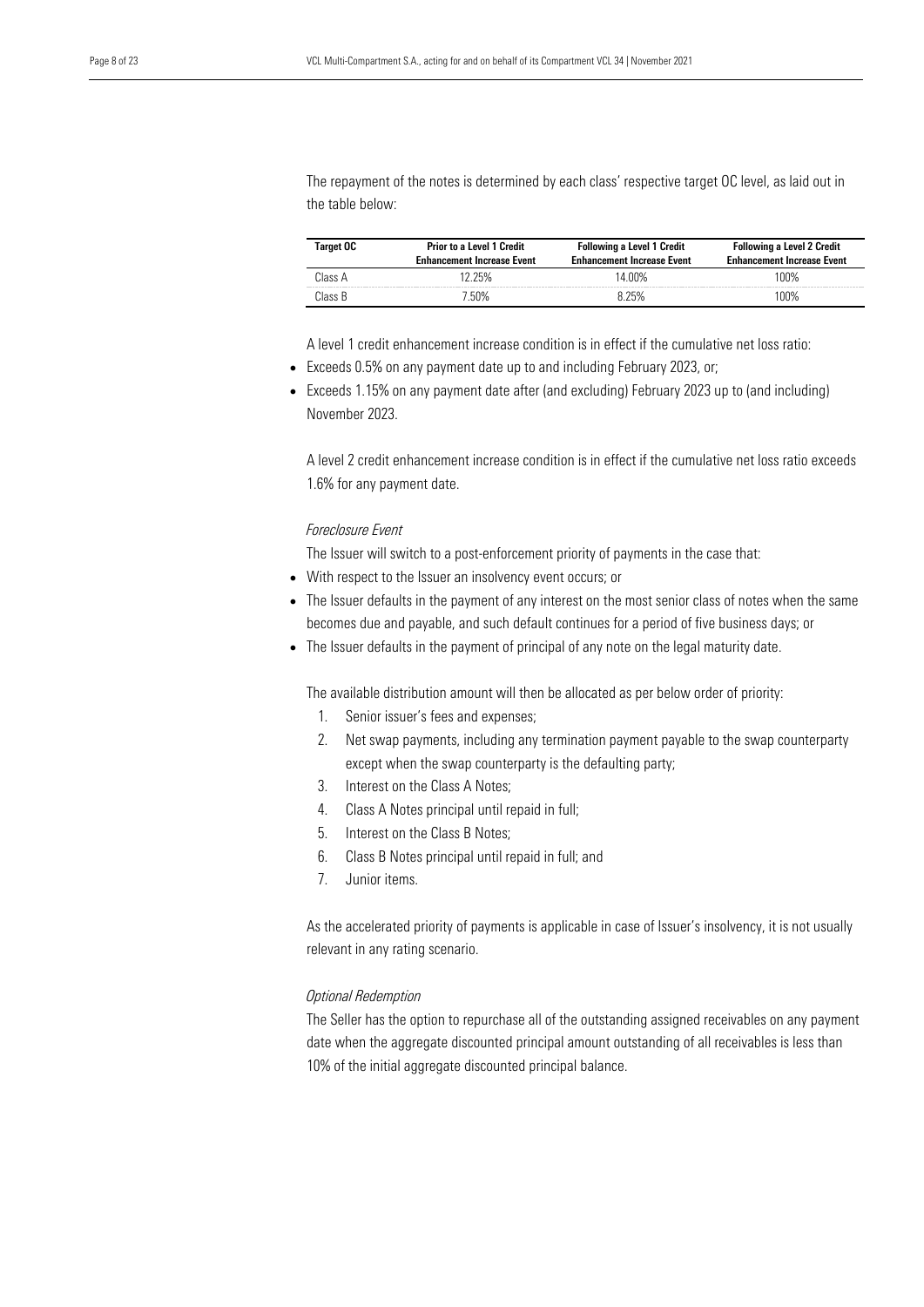#### **Origination and Servicing**

DBRS Morningstar conducted an operational review of VWL's auto finance operations in Braunschweig, Germany via remote update in April 2021. VWL is a wholly owned subsidiary of VWFS, which itself is wholly owned by the Volkswagen Group. DBRS Morningstar considers VWL's German origination and servicing practices to be consistent with those observed among other auto finance companies.

VWL was founded in 1966 and is headquartered in Braunschweig, Germany. VWL is part of VWFS, which is responsible for coordinating the worldwide financial services activities of the Group. VWFS provides banking, leasing, insurance, and other services to its retail, wholesale, and fleet customers.

As an operating subsidiary of VWFS, VWL looks to provide their customers with everything they need to achieve financial and mobile flexibility. The product offerings range from the financing of new and pre-owned cars of Group and non-Group brands, to wholesale financing and direct banking. Within this business model, VWL also supports the sale of the products of the Group and its brands. In addition, dealers receive valuable support from VWL in the form of diverse training measures and extensive marketing support.

VWFS is a 100% owned subsidiary of Volkswagen AG and is responsible for coordinating the worldwide financial services activities of the Group.

DBRS Morningstar assigned a private rating to VWL and publicly rated the parent entity, Volkswagen AG, at A (low) with a Stable trend on 10 August 2021. Please see www.dbrsmorningstar.com for more details. Further information on origination and servicing is available in the Appendix.

#### Collateral Summary

The lease receivables assigned to the Issuer by the Seller consist of fixed-term, level-payment lease contracts granted by VWL to private and corporate lessees residing in Germany for the purpose of leasing new, ex-demonstrator, or used cars or light commercial vehicles (together, the motor vehicles). The receivables are claims against lessees in respect of principal, interest, and administration fees (including statutory claims being commercially equivalent to principal and interest); however, the final optional instalment is excluded. The lease contracts are fixed-interest rate leases governed by German law and secured by security title (Sicherungseigentum) over the financed vehicles.

VWL offers two types of lease contracts to both retail and corporate clients: open-end lease contracts, where there is no fixed residual value guaranteed by the dealers and the lessee bears the risk of loss (or profit) when the car is re-marketed at the end of the contract; and closed-end lease contracts where the residual value is predetermined and fixed by the dealer, subject to vehicle mileage caps outlined in the contractual conditions. If the vehicle mileage is above or under the contracted mileage, the residual value will be adjusted accordingly and the lessee will either be charged or refunded.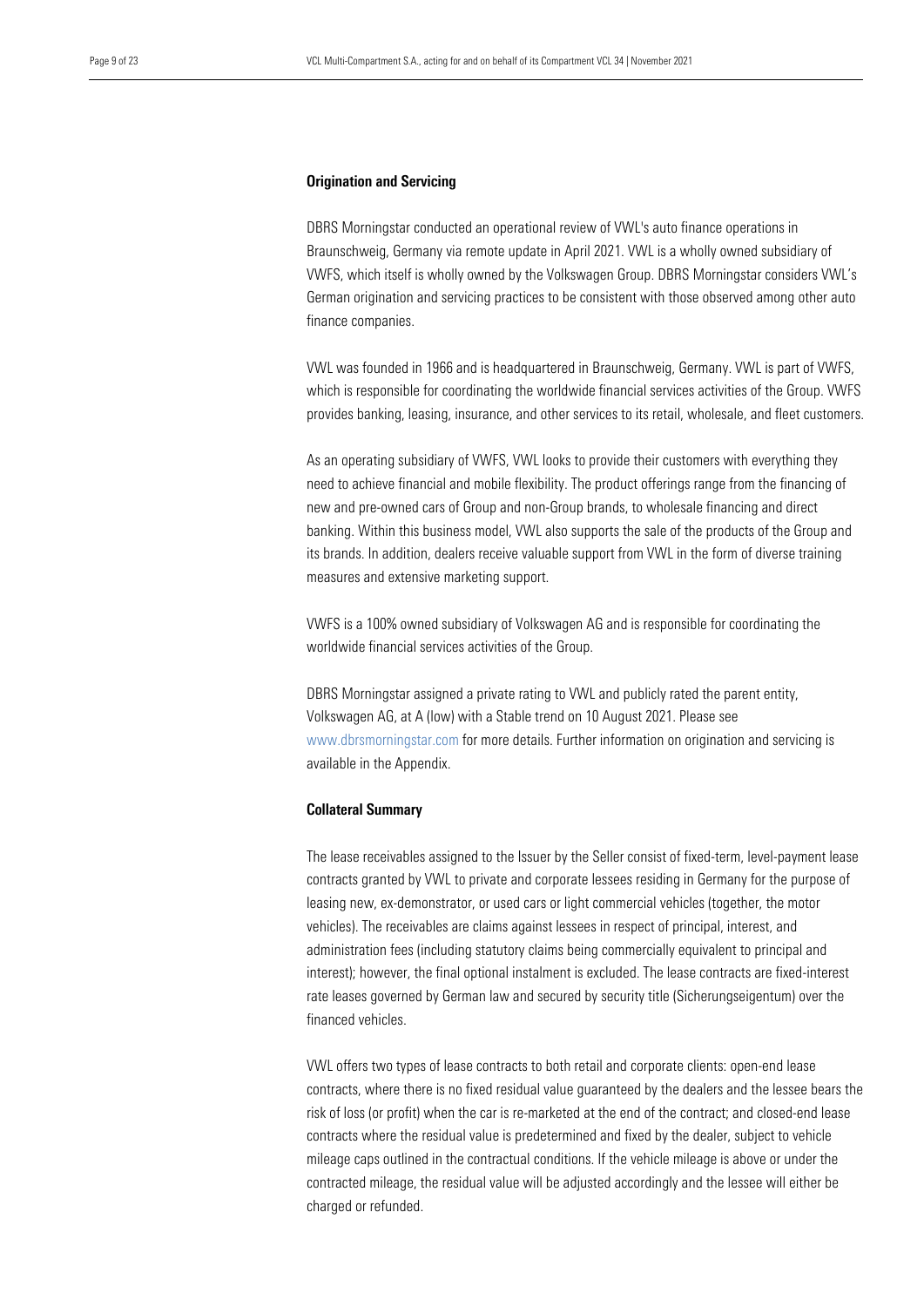The collateral portfolio is static and no further additions or changes to the portfolio are allowed after the issuance of the Notes; however, VWL may, in specific cases, repurchase individual receivables because of a breach of representations and warranties or the creation of a lien on a receivable, among others.

#### Eligibility Criteria

Receivables assigned on the closing date meet certain selection criteria specified in the transaction documents. Some of the relevant criteria required for assignment are summarised below:

- 1. The lease contracts are legally valid and binding agreements;
- 2. The leased receivables are denominated and payable in euros;
- 3. The leased vehicles are existing and the lessee resides in Germany;
- 4. The lease receivables are free from rights of third parties and the lessees have no set-off claim;
- 5. No lease receivables are overdue and there is no pending termination of the lease contract;
- 6. No lessee if an affiliate of VW, Familie Porsche Stuttgart, or Familie Piech Salzburg Gruppe;
- 7. At least two instalments have been paid for each lease contract;
- 8. The lease contracts are governed by the laws of Germany;
- 9. The lease contract pays substantially equal monthly payments to be made within 12 months to 60 months of the date of origination;
- 10. The total amount of lease receivables assigned resulting from the contracts with a single lessee will not exceed 0.5% of the aggregate discounted receivables balance;
- 11. Not more than 5% of the discounted receivable balance is to relate to lease contracts for vehicles that are not Volkswagen Group branded vehicles (i.e., other than Volkswagen, Audi, SEAT, Skoda or Volkswagen Nutzfahrzeuge);
- 12. Receivables are not related to special offers specifically directed to employees of the Seller or its affiliates;
- 13. Receivables are not related to lessees that are unlikely to pay, or are past due more than 90 days, or are credit-impaired or against which insolvency proceedings have been initiated;
- 14. The lease receivables have not been subject to forbearance amendments which had been agreed between VWL and the lessees to limit the impact of the coronavirus;
- 15. None of the lessees have exercised their right of revocation.

On 9 September 2021, the European Court of Justice ruled in relation to certain cases (C-33/20, C-155/20, and C-187/20) addressing the rights of consumers in Germany to revoke their finance contracts. According to the ruling, the absence of certain mandatory information (relating to default interest and prepayment fees) in the contracts is not compliant with the EU Consumer Credit Directive and, as such, the right to revoke extends past the standard 14-day period (i.e., indefinitely). As this ruling may result in economic incentives for borrowers to withdraw from their contracts, it could negatively affect German auto ABS securitisations. DBRS Morningstar is closely monitoring these developments and the impact of the decision on affected transactions. For further details, please refer to the commentary titled, *[The European Court Resolves Debate on Consumer](https://www.dbrsmorningstar.com/research/384995/the-european-court-resolves-debate-on-consumer-rights-in-germany-but-questions-remain)  [Rights in Germany but Questions Remain.](https://www.dbrsmorningstar.com/research/384995/the-european-court-resolves-debate-on-consumer-rights-in-germany-but-questions-remain)*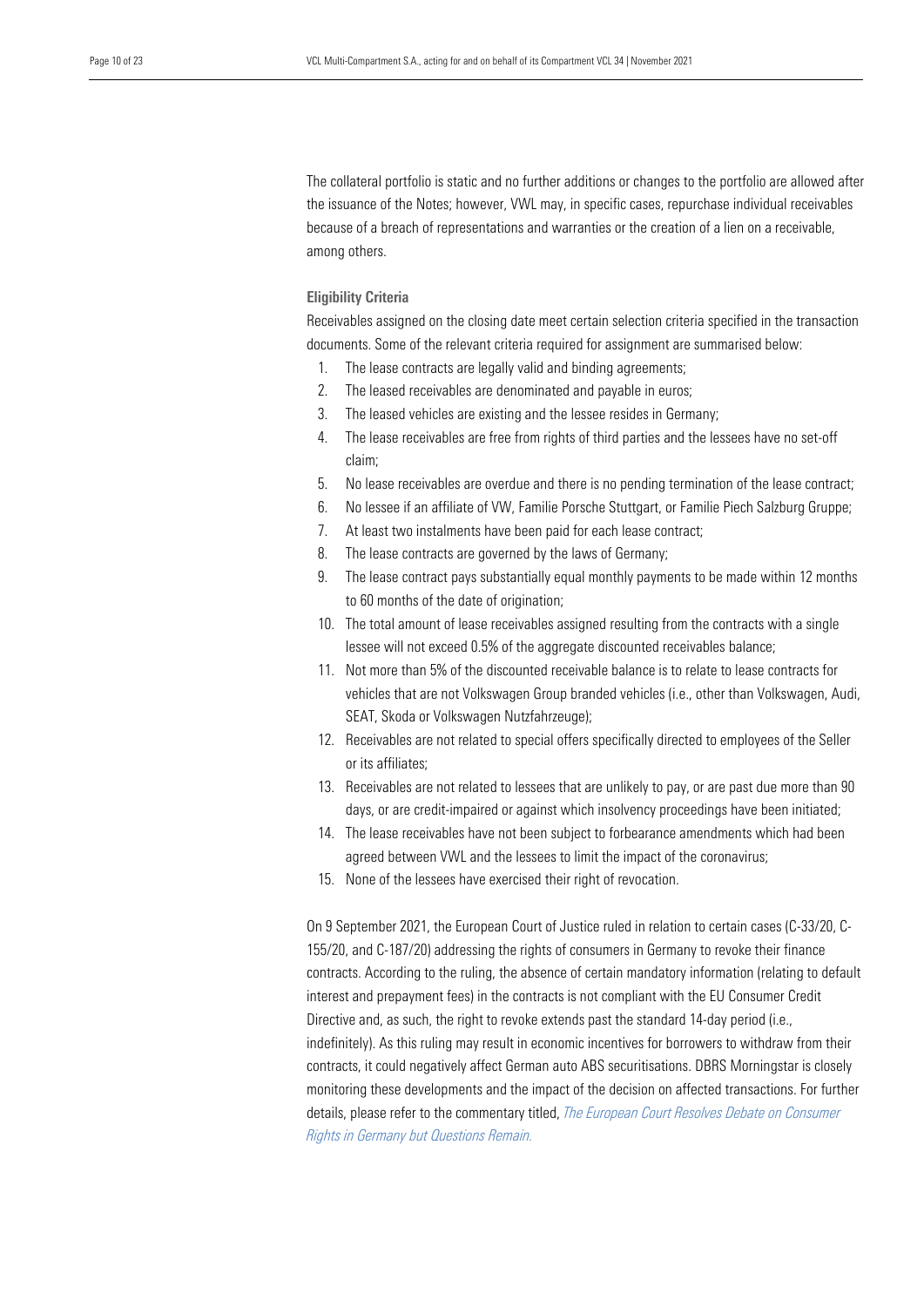#### Pool Characteristics

DBRS Morningstar has analysed the collateral portfolio selected by VWL as at 31 October 2021. The main characteristics of the portfolio are summarised below:

#### VCL Multi-Compartment S.A., acting for and on behalf of its Compartment VCL 34

| Outstanding Discounted Receivables Balance (EUR) | 1.000.004.958 |
|--------------------------------------------------|---------------|
| <b>Total Number of Contracts (units)</b>         | 121.189       |
| Of which new vehicles (units)                    | 108.232       |
| Of which used vehicles or demonstrators (units)  | 12.957        |
| Average Outstanding Discounted Balance (EUR)     | 8.252         |
| Average Outstanding Nominal Balance (EUR)        | 8.910         |
| Discount Bate                                    | 5 7016%       |
| WA Original Term (Months)                        | 39.7          |
| WA Remaining Term (Months)                       | 31 R          |
| WA Seasoning (Months)                            |               |

| <b>Vehicle Brand</b>                | % of Outstanding Discounted Balance |
|-------------------------------------|-------------------------------------|
|                                     | 35 7%                               |
|                                     | 30.4%                               |
|                                     | 137%                                |
| <b>VW Light Commercial Vehicles</b> | 1በ ጸ%                               |
| SEA <sup>-</sup>                    | 91%                                 |
| Other Brands                        | $\Delta\%$                          |

| <b>Customer Type</b> | % of Outstanding Discounted Balance |
|----------------------|-------------------------------------|
| Private              | 23.3%                               |
| Commercial           | 76.7 %                              |

| <b>Customer Concentration</b> | % of Outstanding Discounted Balance |
|-------------------------------|-------------------------------------|
| Ton                           | 0.2%                                |
| Ton 3                         | 0.4%                                |
| Top 5                         | 0.5%                                |
| Top 10                        | 0.7%                                |
| Top 20                        | 1 1%                                |
|                               |                                     |

| <b>Geographic Mix (Top Five Regions)</b> | % of Outstanding Discounted Balance |
|------------------------------------------|-------------------------------------|
| North Rhine-Westphalia                   | 22.7%                               |
| Ravaria                                  | 17.4%                               |
| Baden-Wuerttemberg                       | 15 1%                               |
| Lower Saxony                             | d 3%                                |
|                                          | $\bigcap$                           |

| <b>Top Five Industries</b>                                  | % of Outstanding Discounted Balance |  |
|-------------------------------------------------------------|-------------------------------------|--|
| Public administration, education, health care, public serv. | ንበ ጸ%                               |  |
| Manufacturing industry                                      | 15 በ%                               |  |
| Other services                                              | 14 6%                               |  |
| Retail/Wholesale                                            | 14 1%                               |  |
|                                                             |                                     |  |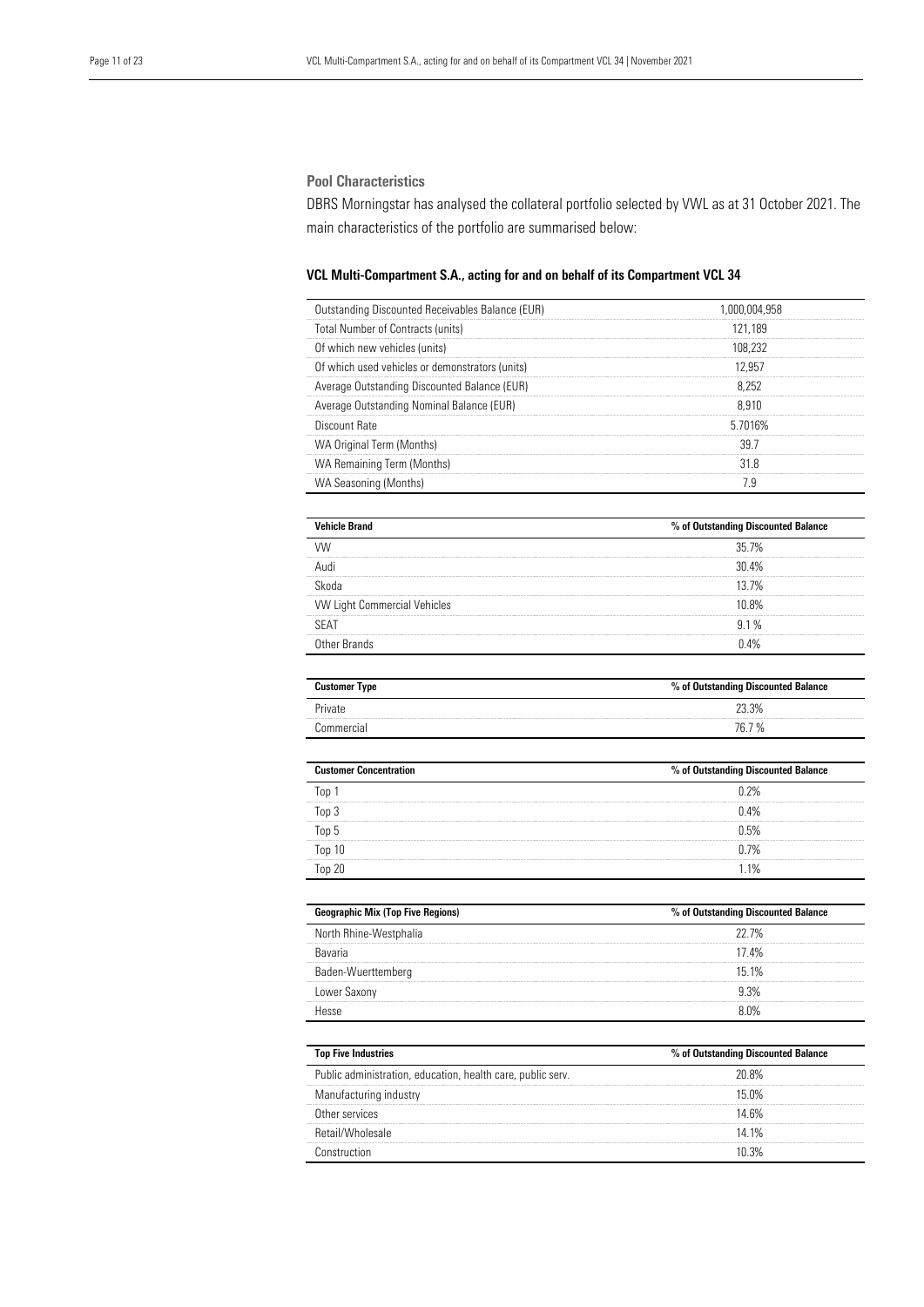









0%

10% 20% 30%

40% 50%



Source: VWL, DBRS Morningstar.



#### **Exhibit 5** Distribution by Seasoning (Months) **Exhibit 6** Distribution by Remaining Maturity (Months)



Source: VWL, DBRS Morningstar.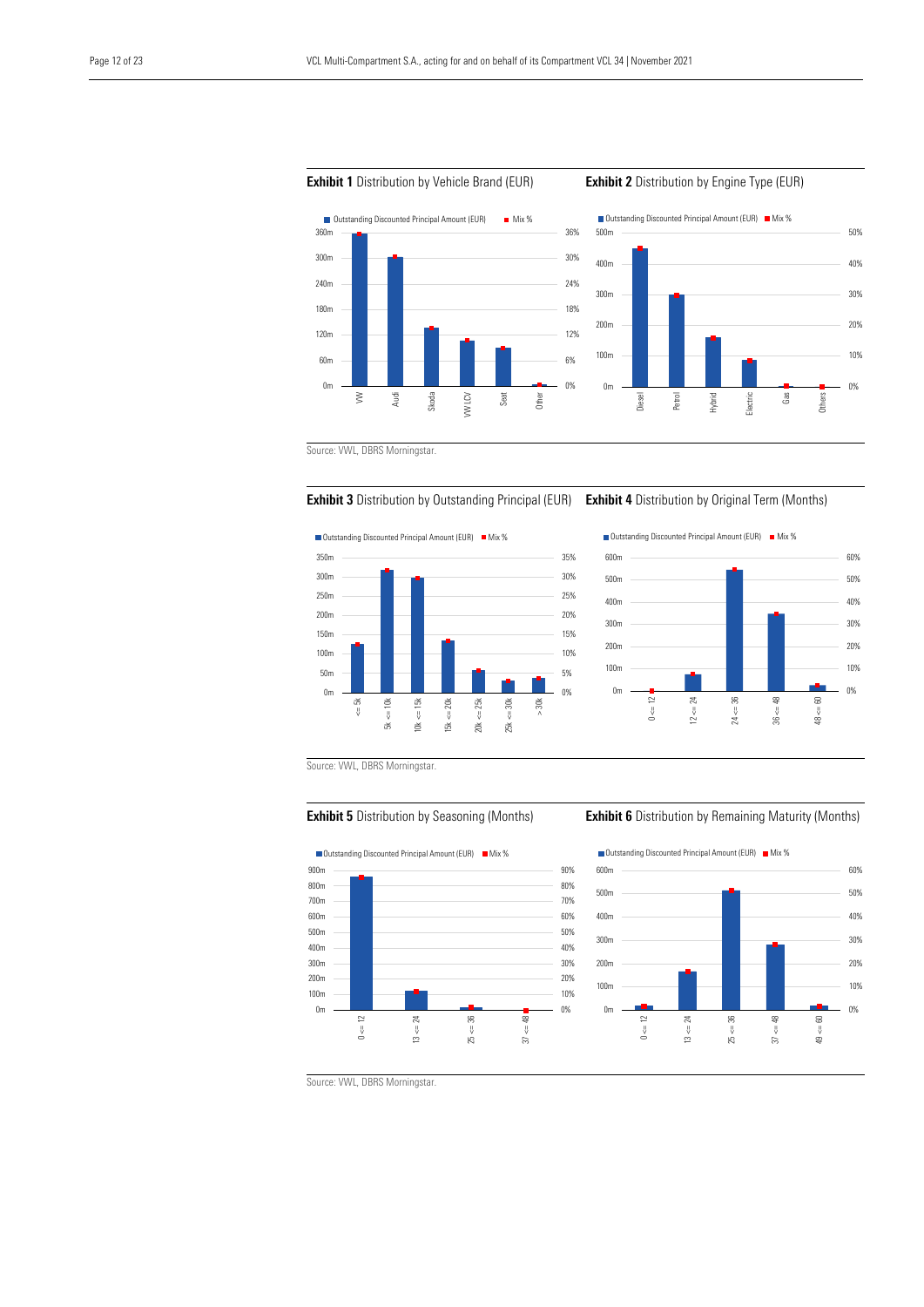In comparison with other auto lease portfolios assessed by DBRS Morningstar in Germany, the following are noted:

- The majority of the portfolio comprises new vehicles (91.5%), which is in line with what is typically observed in other German captive lease portfolios rated by DBRS Morningstar;
- The average discounted receivables balance is marginally higher than EUR 8,250. This reflects (1) the inclusion of brands with a comparatively lower list price (2) the residual value component of the leases not being securitised in this transaction (3) the weighted-average original term of the portfolio being relatively low at 39.7 months resulting in a comparatively larger residual value component.
- DBRS Morningstar considers the vehicle make concentration to be high. The majority (99.6%) of the portfolio consists of vehicles of the Volkswagen Group. Vehicle model distribution is more granular, with the largest model (the VW Golf) representing approximately 7.6% of the portfolio. The concentration levels observed are in line with other VWL sponsored transactions rated by DBRS Morningstar and reflect the captive nature of the originator.
- The portfolio has limited seasoning; around 14.2% of the portfolio has more than 12 months' account history. Less than 2% of the portfolio has account history greater than two years; however, DBRS Morningstar considers the weighted-average seasoning of 7.9 months to be consistent with other German auto lease portfolios in transactions it rates.

#### Rating Analysis

The ratings are based on DBRS Morningstar's review of the following analytical considerations:

- Transaction capital structure, including form and sufficiency of available credit enhancement;
- Relevant credit enhancement in the form of subordination, a reserve fund, and overcollateralisation;
- Credit enhancement levels are sufficient to support DBRS Morningstar's projected expected cumulative net losses under various stress scenarios;
- The ability of the transaction to withstand stressed cash flow assumptions and repay investors according to the terms under which they have invested. For this transaction, the ratings assigned to the Class A Notes and Class B Notes address the payment of timely interest on a monthly basis and principal by the legal final maturity date;
- VWL's capabilities with regard to originations, underwriting, servicing, and its financial strength;
- The transaction parties' financial strength with regard to their respective roles.
- The credit quality and industry diversification of the collateral and historical and projected performance of the Seller's portfolio.
- The sovereign rating of the Federal Republic of Germany, currently at AAA with a Stable trend.
- The consistency of the transaction's legal structure with DBRS Morningstar's *Legal Criteria for European Structured Finance Transactions* methodology and the presence of legal opinions that address the true sale of the assets to the Issuer.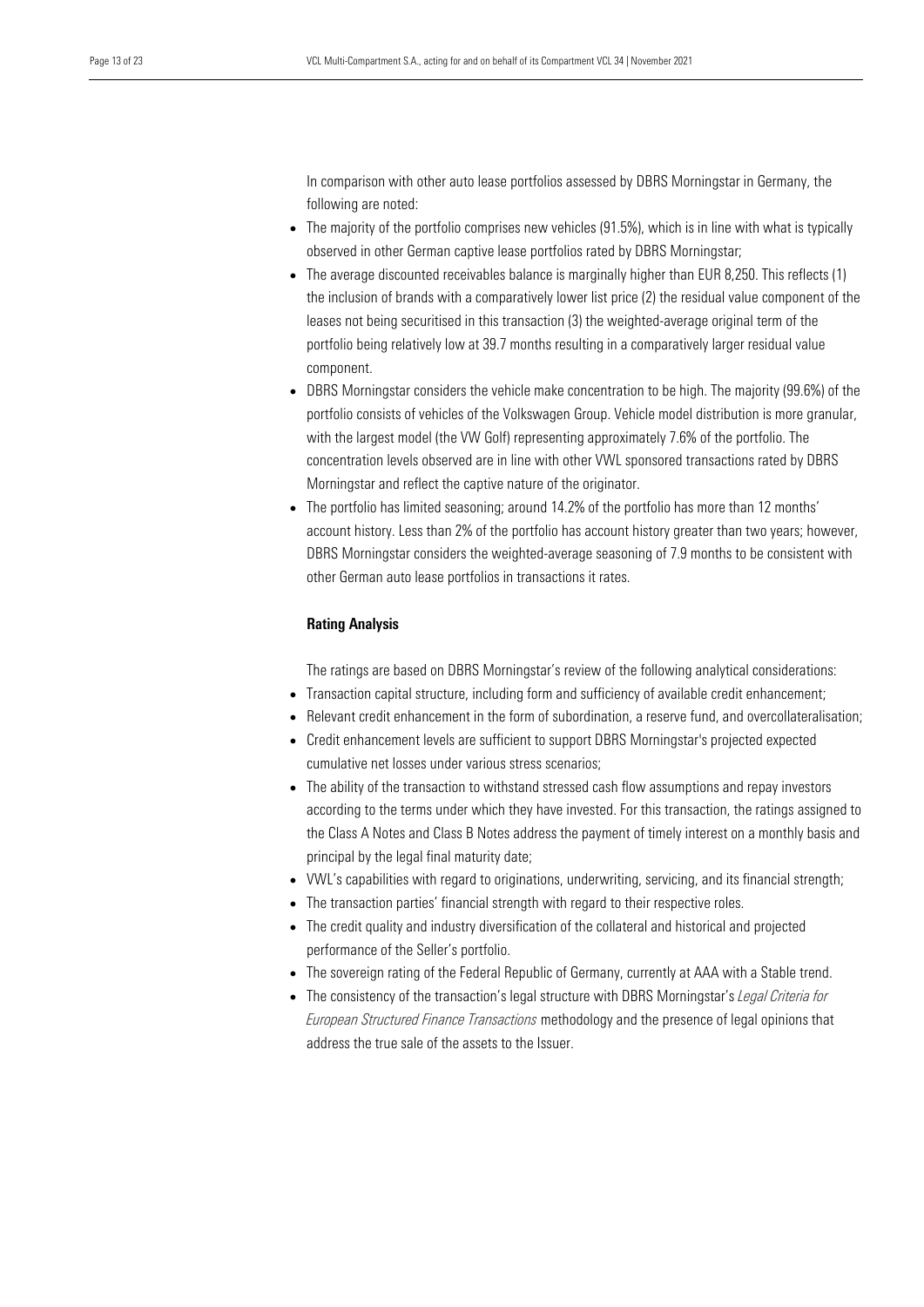Portfolio Performance Data

DBRS Morningstar received the following sets of data from VWL:

- Static cumulative net loss data going back to July 2011 and up to June 2021; data was provided on a total portfolio basis.
- Total portfolio level delinquency data from January 2010 to June 2021.
- Summarised stratification tables for the final pool as at 31 October 2021.
- A theoretical amortisation of the selected pool.

DBRS Morningstar supplemented the information received with relevant historical data from prior transactions and other benchmark data.

#### Origination and Outstanding Balances

 $0<sub>m</sub>$ 200m 400m  $600m$  $800m$ 1,000m 1,200m 1,400m 1,600m 1,800m Jan-15 Apr-15 Jul-15 Oct-15 Jan-16 Apr-16 Jul-16 Oct-16 Jan-17 Apr-17 Jul-17 Oct-17 Jan-18 Apr-18 Jul-18 Oct-18 Jan-19 Apr-19 Jul-19 Oct-19 Jan-20 Apr-20 Jul-20 Oct-20 Jan-21 Apr-21

### **Exhibit 7** Origination Volume (EUR)

Source: VWL, DBRS Morningstar.

DBRS Morningstar has observed a broadly consistent origination volume over the past five years with a slight upward trend. In line with the broader growth of new vehicle registrations in Germany, VWL's originations increased between 2013 and 2019 and subsequently experienced a drop in 2020, driven by the lockdown measures and the wider impact on demand because of the coronavirus pandemic.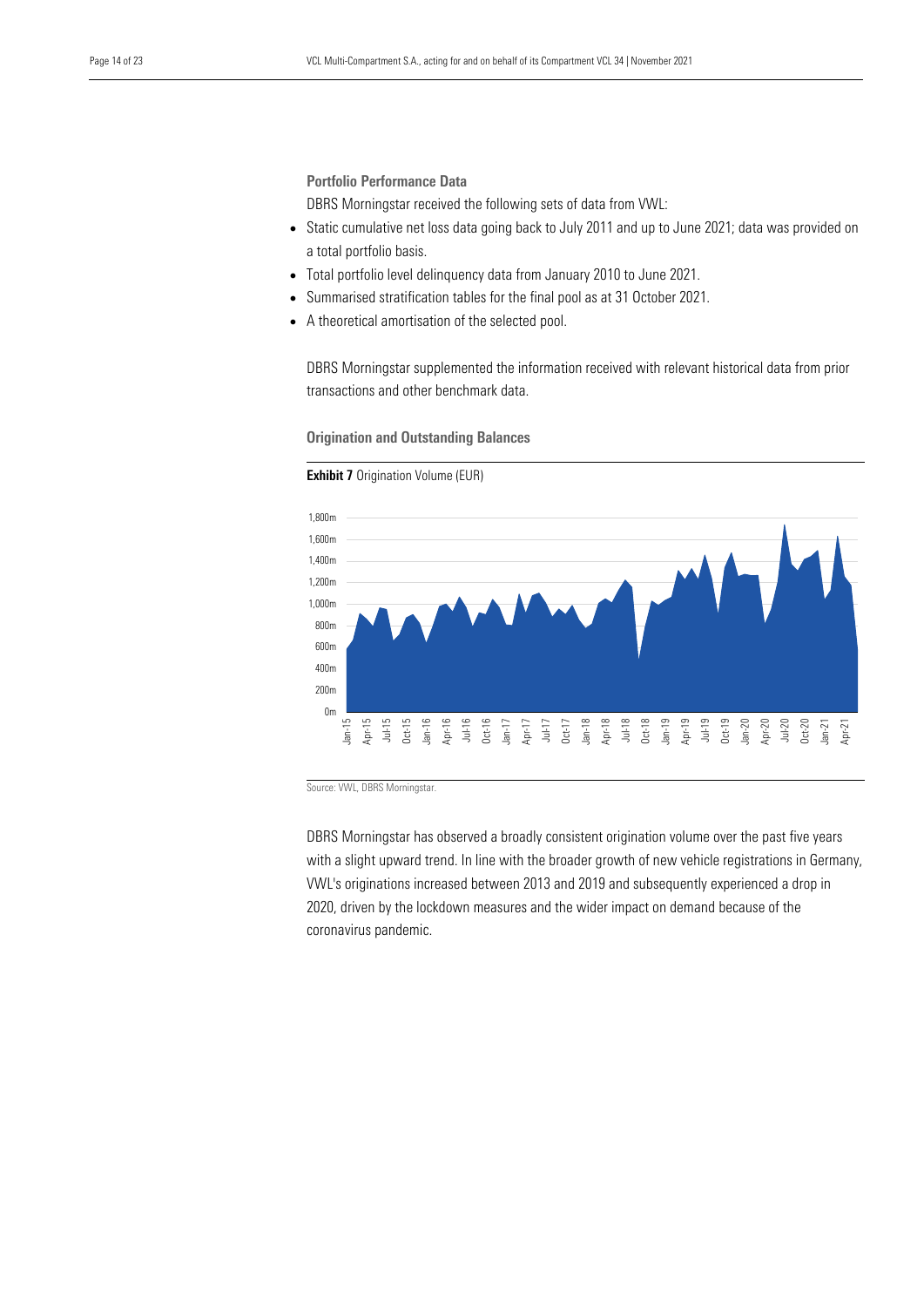#### **Delinquencies**

#### Exhibit 8 Delinquencies



Source: VWL, DBRS Morningstar.

The delinquency performance of the portfolio has been stable over the last few years. Recent performance shows marginally improved performance and a reduction across the portfolio, despite COVID-19.

#### Vintage Default and Recoveries

The default definition applied relates to the contract termination date (in accordance with the servicer's collections practices). DBRS Morningstar derived gross loss and recovery assumptions from the net loss data based on performance data from prior and existing VCL transactions alongside relevant benchmarks.

Net losses have remained consistent and stable since 2013 with successive vintages following very similar loss distributions. More recent vintages have slightly outperformed prior years and the performance observed for the most current vintages continues this trend.





Source: VWL, DBRS Morningstar.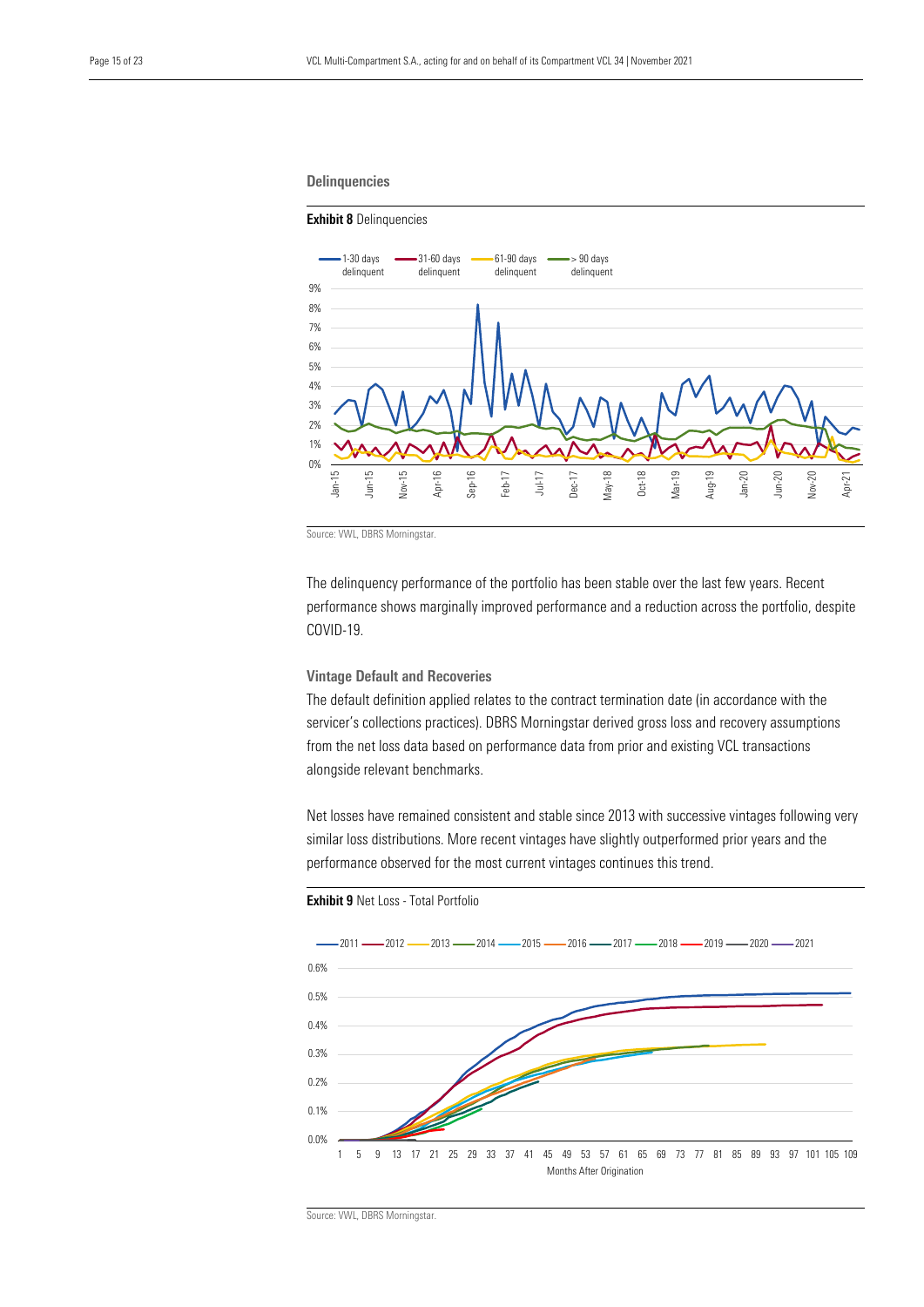Portfolio Amortisation and Interest Rate

As the portfolio only contains the monthly lease instalment component of the leases, and the residual value component is not securitised, the amortisation profile is broadly linear and shows little volatility.

**Exhibit 10** Theoretical Amortisation Schedule



Source: VWL DBRS Morningstar.

#### Summary of the Cash Flow Scenarios

DBRS Morningstar's cash flow assumptions focused on the amount and timing of defaults and recoveries, prepayment speeds, and interest rates. Several different prepayment scenarios were evaluated when assessing the sufficiency of credit enhancement that considered prepayment rates between 0% and 15%. DBRS Morningstar assessed a total of 18 cash flow scenarios to evaluate the performance of the Class A Notes and Class B Notes that incorporated front-, mid-, and back-loaded default timings and interest rates stresses.

Interest Rate Risk and Basis Risk

The interest rate risk in the transaction arises from the fixed interest rate on the leased receivables and the one-month Euribor floating rate applied to the issued notes. To mitigate the risk, the Issuer has entered into swap agreements with DZ Bank AG, Deutsche Zentralgenossenschaftsbank.

As a result, the Issuer pays on each payment date a fixed rate on the Class A Notes and Class B Notes, respectively, while the swap counterparty pays one-month Euribor plus the corresponding spread on the respective Notes. The notional for each swap is the aggregate outstanding balance for each respective class of notes, and all floating rate legs are floored at zero.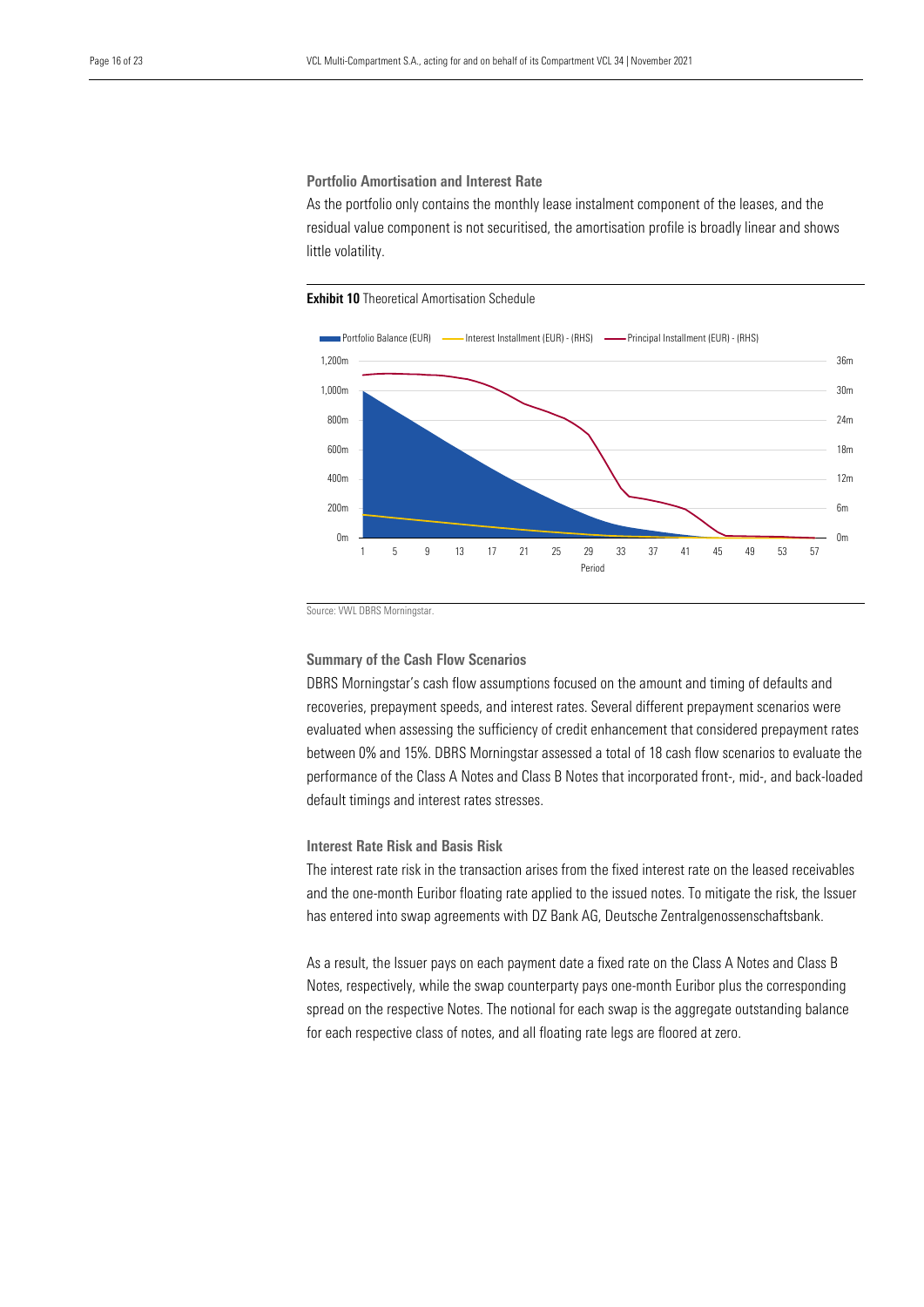#### Default and Recovery Assumptions

DBRS Morningstar observed broadly consistent and low cumulative net loss rates from monthly vintages originated from 2013. To determine a loss estimate for the current transaction, DBRS Morningstar extended the dataset from predecessor transactions. For vintages that were not fully seasoned, cumulative net losses were projected to maturity using historical data relating to loss timing. DBRS Morningstar was not provided with separate recovery information; however, based on historical performance reported for similar assets securitised in benchmark transactions in Germany, including predecessor transactions, a conservative recovery assumption was used along with a three-month recovery lag.

|                                 | <b>Base Assumption</b> |  |
|---------------------------------|------------------------|--|
| <b>Expected Gross Loss Rate</b> | 14%                    |  |
| <b>Expected Recovery Rate</b>   | ናበ%                    |  |
| AAA (sf) Recovery Rate          | 38.4%                  |  |
| AA (low) (sf) Recovery Rate     | 13 ን%                  |  |
|                                 |                        |  |

#### Prepayment Speeds and Prepayment Stress

DBRS Morningstar assessed annualised prepayment rates between 0% and 15%, with the latter presenting the constraining scenarios within DBRS Morningstar's cash flow analysis.

#### Timing of Defaults

DBRS Morningstar estimated the default timing patterns and created base, front-, mid-, and back stress-loaded default curves. The weighted-average life of the collateral portfolio under DBRS Morningstar's stressed cash flows is expected to be about three years and the front-loaded, base and back-loaded default distributions are listed below.

| Year                       | <b>Front</b> | Mid | Back |
|----------------------------|--------------|-----|------|
|                            | 50%          | ንበ% | ገበ%  |
| on you was you can you and | 30%          | 50% | ነበ%  |
|                            | 20%          | ነበ% | ነበ‰  |

Due to the pro-rata allocation approach, DBRS Morningstar considers that the structure is sensitive to back-loaded default timings as principal may initially be diverted.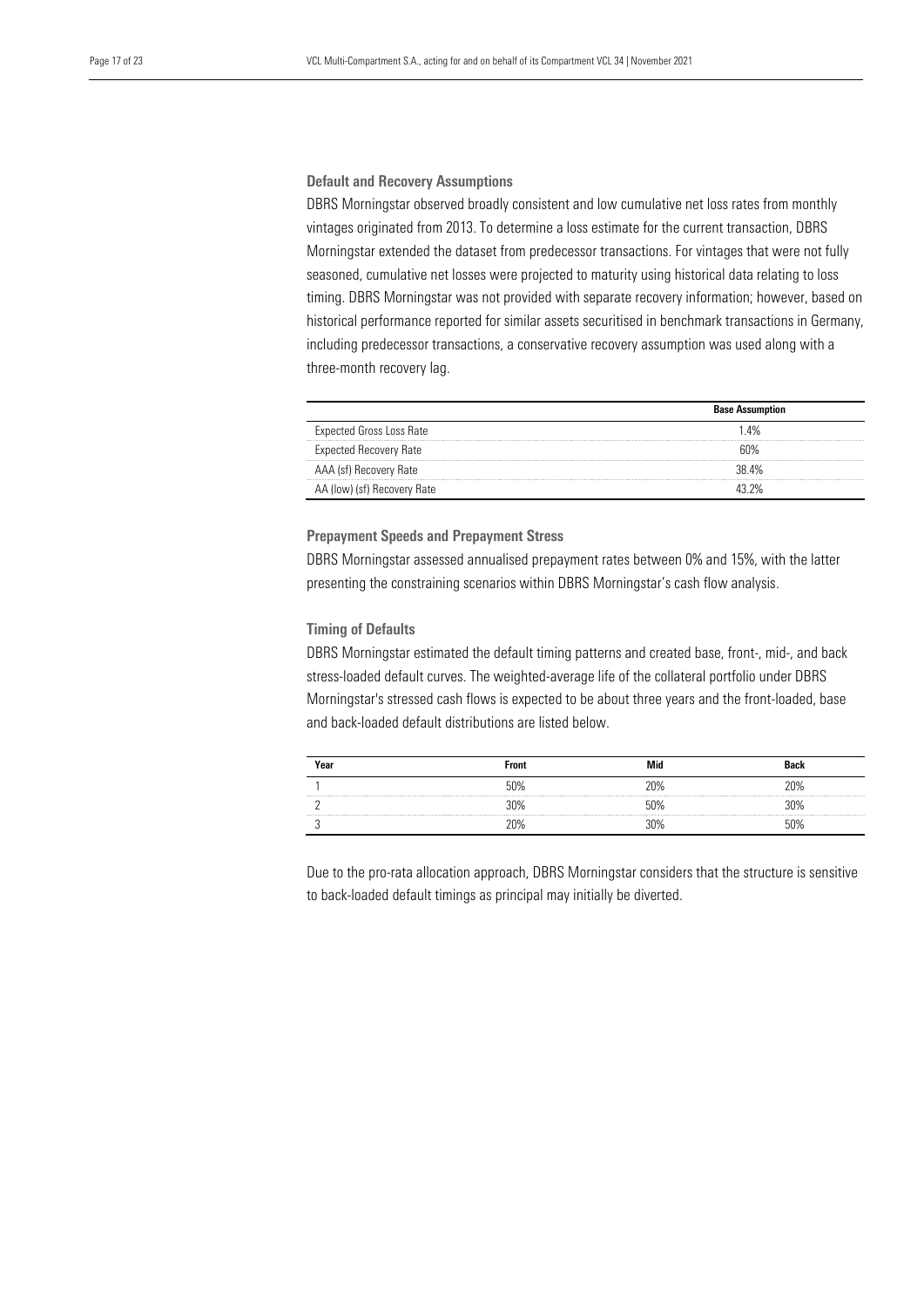#### Risk Sensitivity

DBRS Morningstar determines a lifetime base-case PD and LGD for each rated pool based on a review of historical data. Adverse changes to asset performance may cause stresses to base-case assumptions and therefore have a negative effect on credit ratings. The tables below illustrate the sensitivity of the ratings to various changes in the base-case default rates and loss severity assumptions relative to the base-case assumptions used by DBRS Morningstar in assigning the ratings.

#### Class A

|           |                                         | Increase in PD Rate |                |                |
|-----------|-----------------------------------------|---------------------|----------------|----------------|
|           |                                         |                     | 25             | 50             |
| ease<br>æ |                                         | AAA (sf)            | AAA (sf)       | AA (high) (sf) |
| පි<br>튭   |                                         | AAA (sf)            | AA (high) (sf) | $AA$ (sf)      |
| ٠         | and the control of the control of<br>50 | AA (high) (sf)      | AA (sf)        | (low)          |
|           |                                         |                     |                |                |

#### Class B

|             |                                                                  | Increase in PD Rate |                     |        |
|-------------|------------------------------------------------------------------|---------------------|---------------------|--------|
|             |                                                                  |                     |                     | 50     |
| Φ<br>졅<br>Š |                                                                  | AA (low) (st)       | . (low) (st)<br>AA. | A (sf) |
| ឌ<br>r m    | 25                                                               | AA (low) (st)       | A (sf)              | A (sf) |
|             | and the third and the state and the third the third theory<br>50 |                     | . (st)              | ı ist' |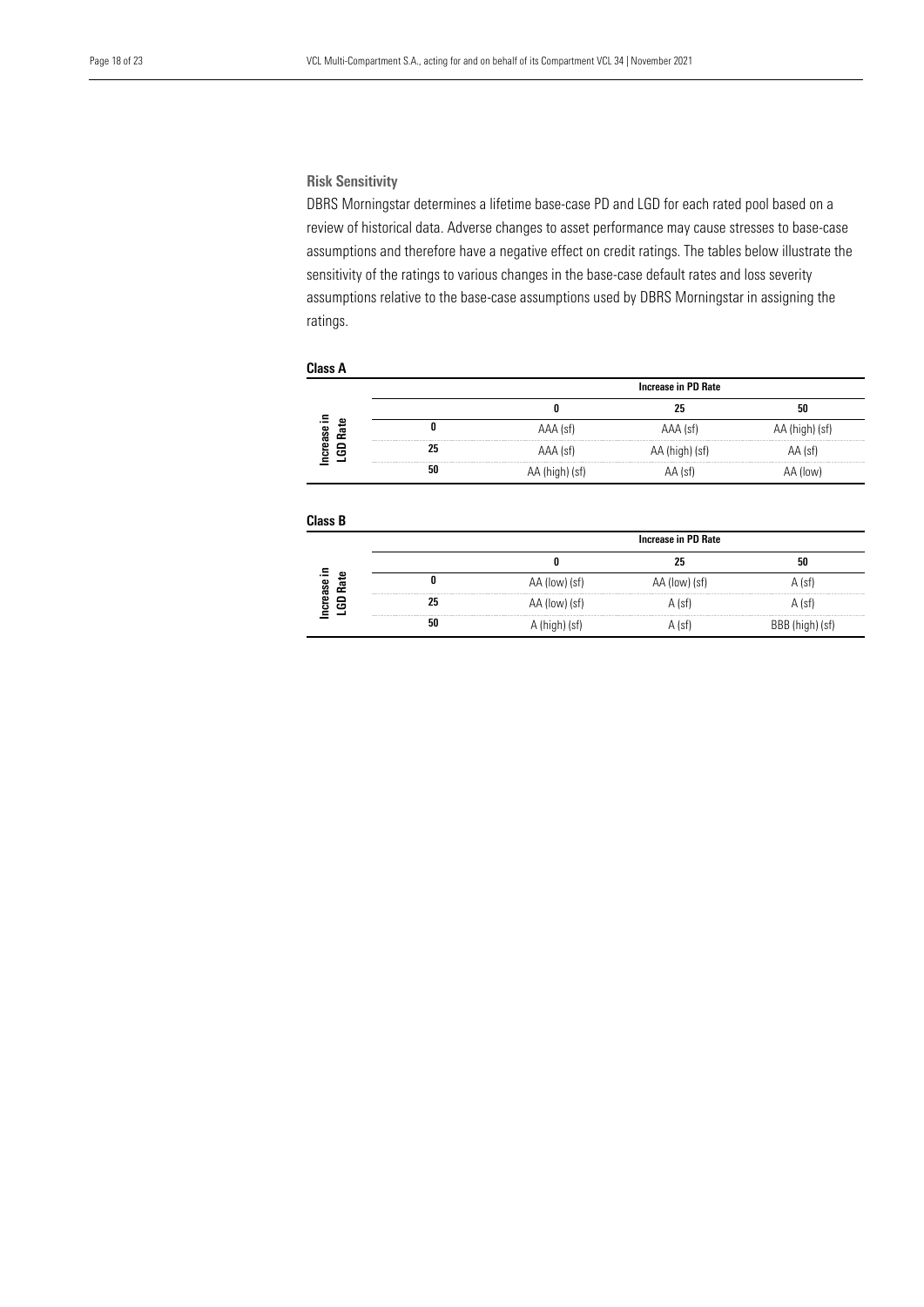## Appendix

#### Origination & Underwriting

#### Origination and Sourcing

VWL acts under the Audi Leasing, Seat Leasing, Skoda Leasing, and AutoEuropa Leasing brands. The objectives of VWL are to lease motor vehicles, especially the following brands: Volkswagen, Audi, SEAT, Skoda, and Volkswagen Nutzfahrzeuge. VWL provides a modern and cost-effective alternative to the purchase of vehicles in Germany and for the financing of investments, the latter in particular for the business partners of the Group.

In addition to providing leasing for the brands noted above, VWL also offers service-leasing to commercial and non-commercial customers and leasing options for used vehicles of all makes. VWL cooperates closely with the approximately 3,000 dealerships of the Group. A dealer can thus offer the customer complete, competent, personal service, at one stop and from a single source, including the financing.

The cooperation between the manufacturer or importer and the dealer-partner is established by a dealer agreement. Under this agreement the dealer-partner is given the responsibility for marketing the products and services of the Volkswagen Group and to service the trade-marked products of the Group.

The dealer-partners procure leasing business for VWL against commissions. VWL buys the vehicles from the dealer, finances and administers the vehicles, and assumes the credit risk. Each dealerpartner is trained in leasing business. The dealer-partner is the local contact person and available to the lessee during the whole life of the leasing contract.

#### Underwriting Process

All underwriting activities at VWFS are appropriately segregated from marketing and sales. VWFS adheres to standard identify and income verification practices including collection of income statements while identity cards, proof of address, and utility bills are reviewed. External credit data is retrieved from two nationally recognised bureaux (SCHUFA and Creditreform & Co.) and incorporated into the automated credit scoring models.

Prior to acceptance of an application, VWL checks the credit standing of the customer in the form of a credit report that may include information from credit agencies, banks, financial statements, and other relevant sources. For private and commercial retail customer contracts, applications are automatically approved by a scoring system if the information on the application demonstrates that the applicant meets VWL's criteria for an automatic approval.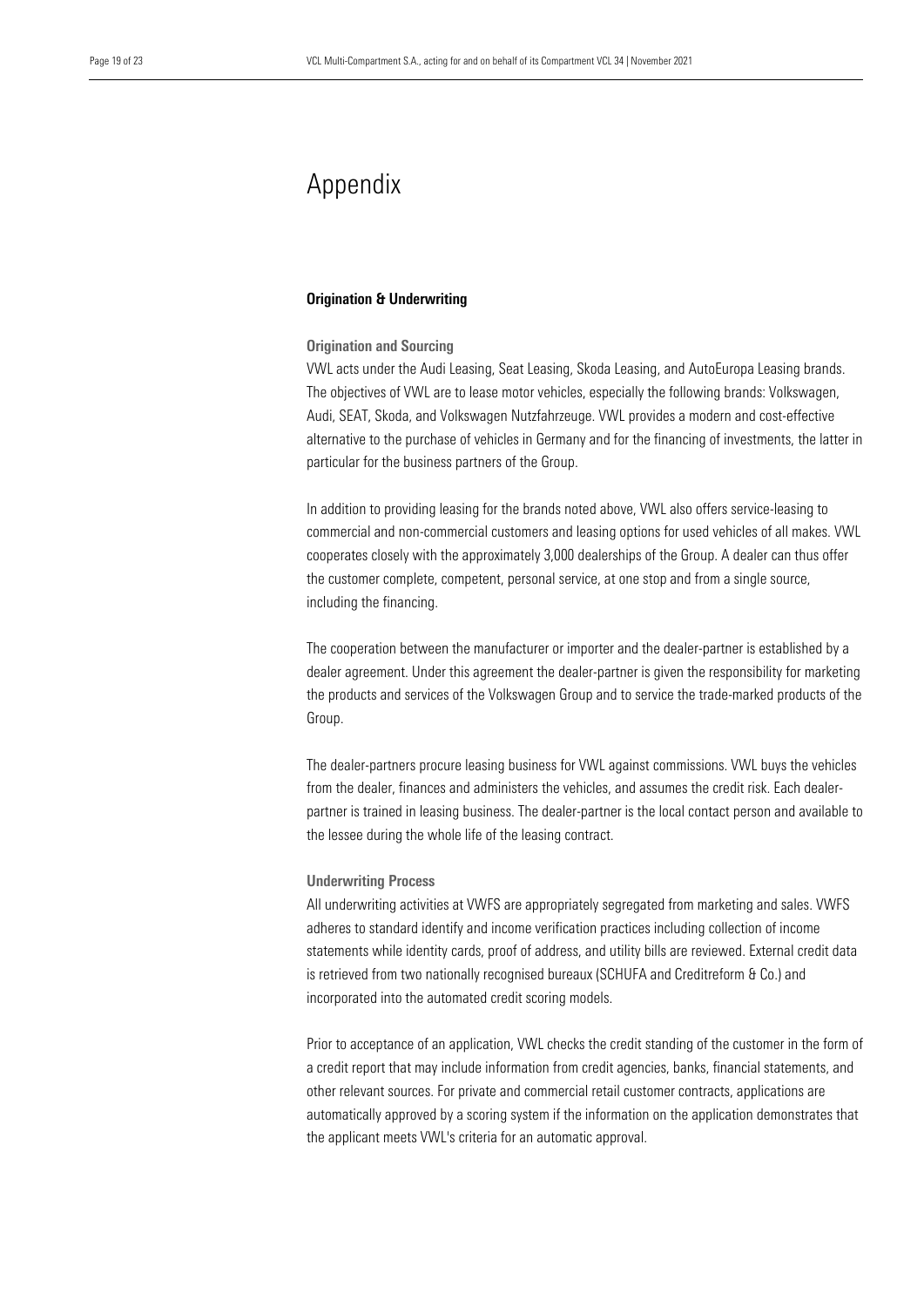Applications are analysed through VWFS's internal credit scoring system, which assigns a band to the loan denoting the risk associated with the borrower and loan. Both retail and commercial retail customers are evaluated under one of 16 risk bands, with 01 representing the best score, and 15 and D representing the worst scores. For large customers where there is a master framework agreement with VWL, the application is evaluated by at least two credit officers. Ongoing checks are then made to ensure that credit limits are respected for any newly leased vehicles.

Applications that are not automatically accepted by the scoring system are assessed by an employee of the credit department. The employees of VWL's credit department typically have several years of industry experience and degrees in business administration. Employees are personally assigned a credit ceiling up to which they may underwrite a given loan.

*Summary Strengths*

- Rising penetration rate over last few years.
- Use of multiple rules-based credit scoring models incorporating dual credit bureau data and monthly analysis of rules and performance metrics.
- Centralised and independent credit and risk management functions with underwriting teams split between retail (individuals and business) and corporates.

#### Servicing

Servicing begins during the final stages of initial financing, with the customer services department reviewing all borrower documents and credit terms including interest rates, loan maturity, insurance, and prepayment terms. The majority of payments are made via direct debit (95%) and have monthly payment frequencies. In the rare circumstance where customers do not agree to this requirement, payment comes from standing orders for payment transfers from their bank account, regular bank transfers, or cheque.

Servicing is centralised in Braunschweig and the company places considerable focus on customer service, as evidenced through the proactive assessment of customer satisfaction following contract execution and quarterly surveys. VWFS employs a customer contact council and a professional planning forum to ensure adherence to corporate strategies involving customer service. Given VWFS's low staff attrition rate, average company tenure among the servicing group is estimated at over five years.

The arrears management process is heavily automated and is driven by an SAP workflow system that provides collection teams' daily workload reports and performance monitoring statistics. VWFS complies with all regulatory guidelines. The company's behavioural scoring model, which assigns a probability of PD and LGD to each loan, is used to segregate arrears cases based on the risk profile. Over the last year, VWFS has placed more focus on specialised collections for vulnerable customers as a result of the economic crisis.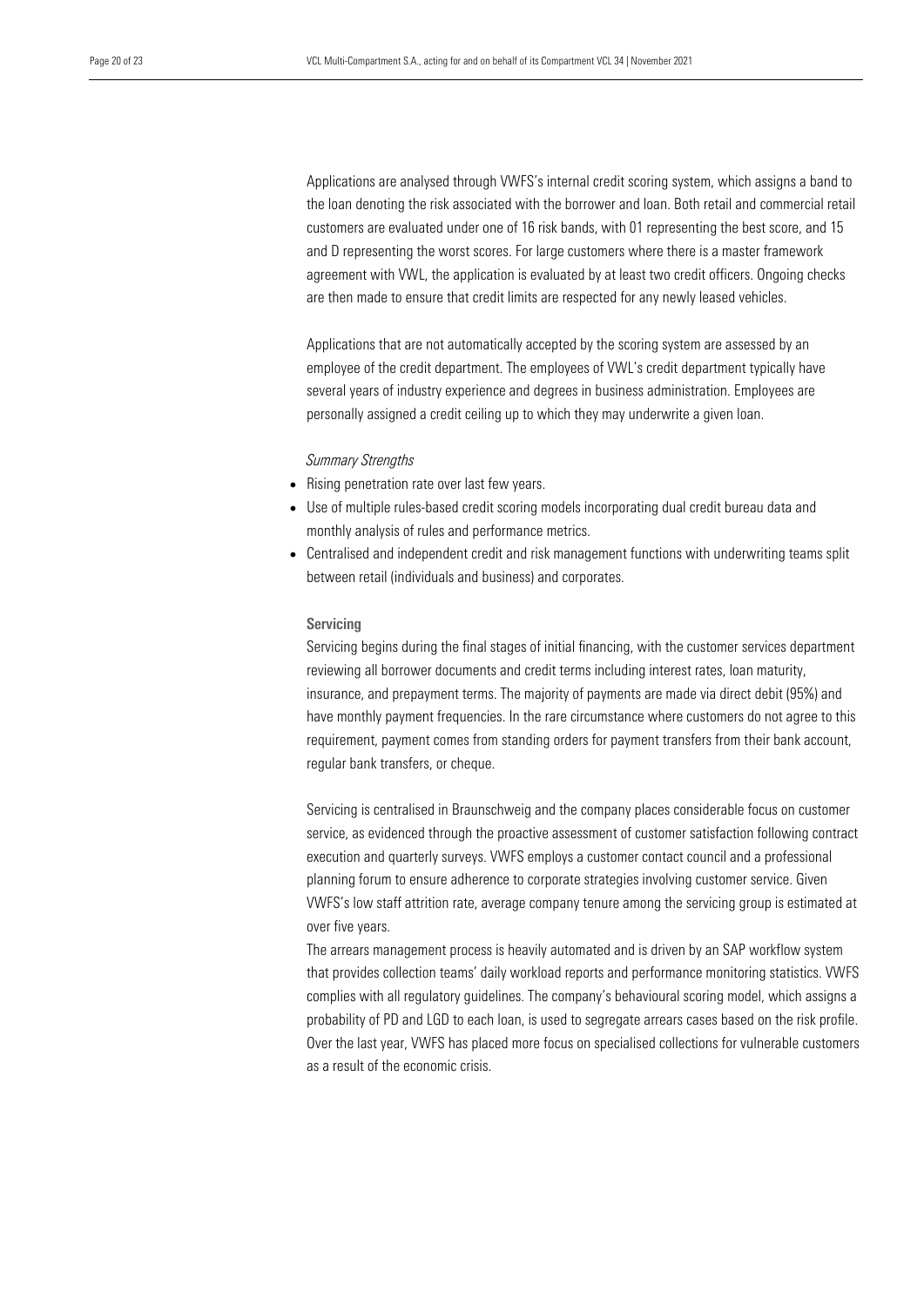Initial collections activity starts in the Debt Management unit where letters are sent out immediately following a missed payment. If the lessee does not pay, a second reminder letter is generally sent after another two weeks, in which interest on arrears and other costs are also mentioned. The third reminder after 36 days includes charges for the reminder, the threat of a summary court order to pay, and the threat of termination of the contract.

In addition, the dealer who intermediated the contract is brought into the proceeding and requested to investigate the situation and to help with the collection of the debts. In addition, the Debt Management department of VWL may write an individual letter to the customer or be in touch with the customer or with the dealer by telephone or telefax. The employees of the Debt Management department are authorised to grant justifiable payment extensions, though the number of such agreements has been negligible.

#### *Summary Strengths*

- Majority of payments made via direct debit.
- Low default rate and stabilised recovery rates.
- Active early arrears management practices, which benefit from automated workflows and behavioural scoring that segregates arrears cases based on risk and loan size.

Opinion on Backup Servicer: There is no backup servicer appointed to the VCL Programme. DBRS Morningstar believes that the Group's current financial condition mitigates the risk of a possible disruption in servicing following a potential servicer event of default, including insolvency.

#### Methodologies Applied

The principal methodology applicable to assign ratings to this transaction is *Rating European Consumer and Commercial Asset-Backed Securitisations* (29 October 2021), [https://www.dbrsmorningstar.com/research/387042/rating-european-consumer-and-commercial](https://www.dbrsmorningstar.com/research/387042/rating-european-consumer-and-commercial-asset-backed-securitisations)[asset-backed-securitisations.](https://www.dbrsmorningstar.com/research/387042/rating-european-consumer-and-commercial-asset-backed-securitisations)

Other methodologies referenced in this transaction are listed below:

- *Legal Criteria for European Structured Finance Transactions* (29 July 2021), [https://www.dbrsmorningstar.com/research/382171/legal-criteria-for-european-structured-finance](https://www.dbrsmorningstar.com/research/382171/legal-criteria-for-european-structured-finance-transactions)[transactions.](https://www.dbrsmorningstar.com/research/382171/legal-criteria-for-european-structured-finance-transactions)
- *Rating European Structured Finance Transactions Methodology* (30 July 2021), [https://www.dbrsmorningstar.com/research/382486/rating-european-structured-finance](https://www.dbrsmorningstar.com/research/382486/rating-european-structured-finance-transactions-methodology)[transactions-methodology.](https://www.dbrsmorningstar.com/research/382486/rating-european-structured-finance-transactions-methodology)
- *Operational Risk Assessment for European Structured Finance Servicers* (16 September 2021), [https://www.dbrsmorningstar.com/research/384513/operational-risk-assessment-for-european](https://www.dbrsmorningstar.com/research/384513/operational-risk-assessment-for-european-structured-finance-servicers)[structured-finance-servicers.](https://www.dbrsmorningstar.com/research/384513/operational-risk-assessment-for-european-structured-finance-servicers)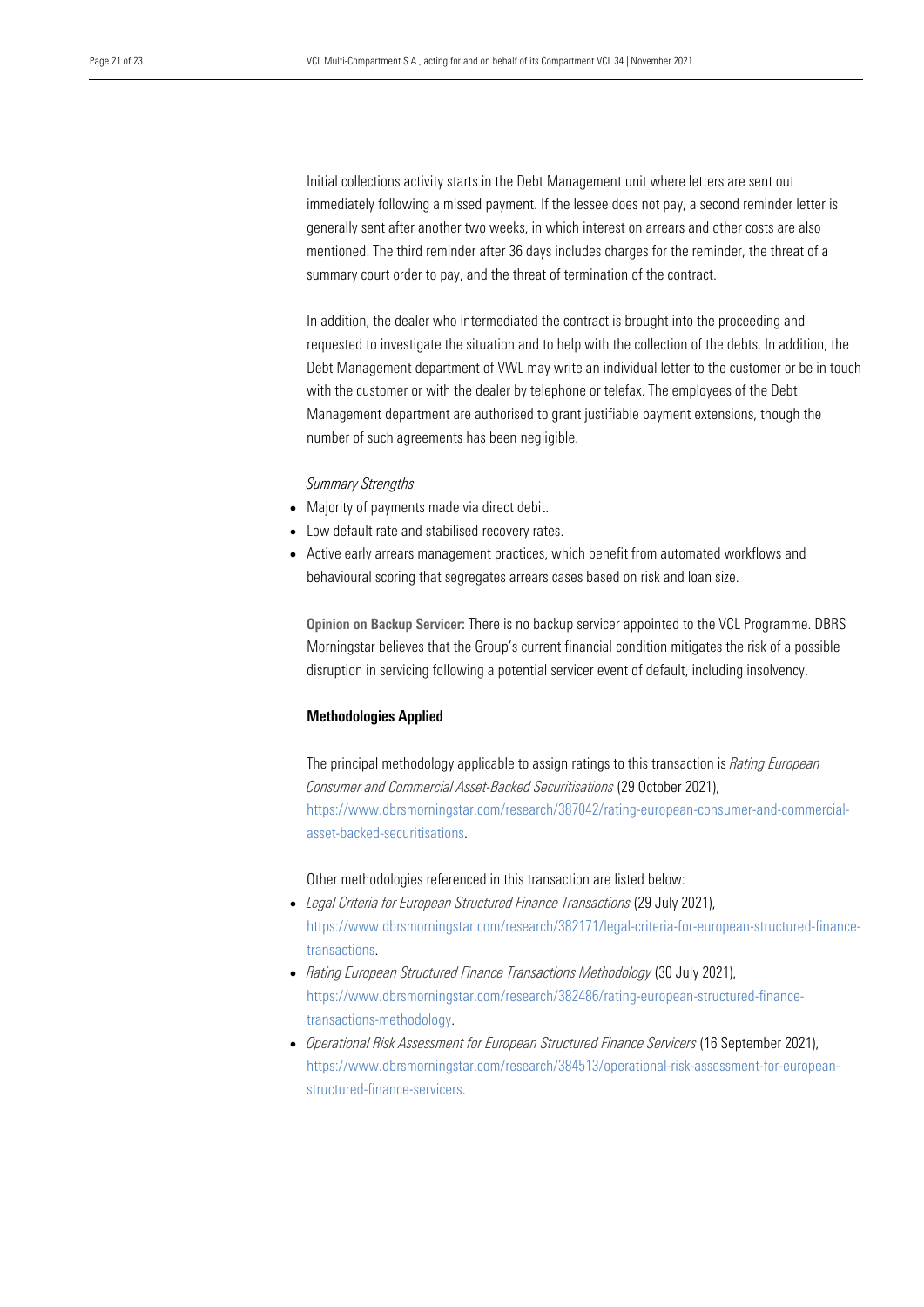- *Operational Risk Assessment for European Structured Finance Originators* (16 September 2021), [https://www.dbrsmorningstar.com/research/384512/operational-risk-assessment-for-european](https://www.dbrsmorningstar.com/research/384512/operational-risk-assessment-for-european-structured-finance-originators)[structured-finance-originators.](https://www.dbrsmorningstar.com/research/384512/operational-risk-assessment-for-european-structured-finance-originators)
- *Derivative Criteria for European Structured Finance Transactions* (20 September 2021)*,*  [https://www.dbrsmorningstar.com/research/384624/derivative-criteria-for-european-structured](https://www.dbrsmorningstar.com/research/384624/derivative-criteria-for-european-structured-finance-transactions)[finance-transactions.](https://www.dbrsmorningstar.com/research/384624/derivative-criteria-for-european-structured-finance-transactions)
- *Interest Rate Stresses for European Structured Finance Transactions* (24 September 2021), [https://www.dbrsmorningstar.com/research/384920/interest-rate-stresses-for-european-structured](https://www.dbrsmorningstar.com/research/384920/interest-rate-stresses-for-european-structured-finance-transactions)[finance-transactions.](https://www.dbrsmorningstar.com/research/384920/interest-rate-stresses-for-european-structured-finance-transactions)
- *DBRS Morningstar Criteria: Approach to Environmental, Social, and Governance Risk Factors in Credit Ratings* (3 February 2021),

[https://www.dbrsmorningstar.com/research/373262/dbrs-morningstar-criteria-approach-to](https://www.dbrsmorningstar.com/research/373262/dbrs-morningstar-criteria-approach-to-environmental-social-and-governance-risk-factors-in-credit-ratings)[environmental-social-and-governance-risk-factors-in-credit-ratings.](https://www.dbrsmorningstar.com/research/373262/dbrs-morningstar-criteria-approach-to-environmental-social-and-governance-risk-factors-in-credit-ratings)

The rating methodologies and criteria used in the analysis of this transaction can be found at: https://www.dbrsmorningstar.com/about/methodologies. Alternatively, please contact info@dbrsmorningstar.com.

#### Surveillance Methodology

DBRS Morningstar monitors this transaction in accordance with its *Master European Structured Finance Surveillance Methodology*, which is available at www.dbrsmorningstar.com under Methodologies. Alternatively, please contact [info@dbrsmorningstar.com.](mailto:info@dbrsmorningstar.com)